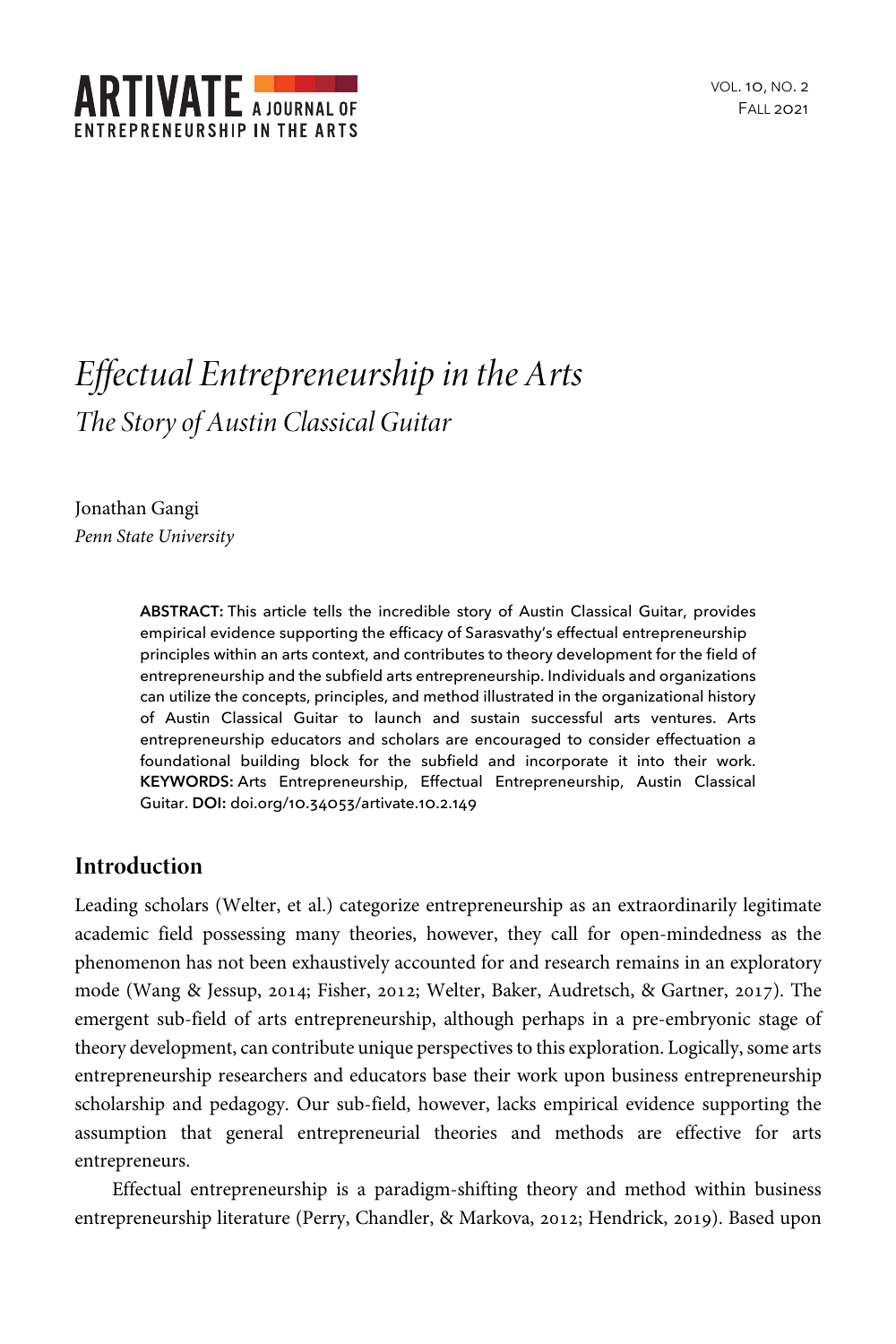my personal experience as an artist, entrepreneur, and arts entrepreneurship pedagogue and on data from guest arts entrepreneurs telling their success stories to my students, I became convinced that effectuation is well-suited for our subfield. In a previous article, I suggested that effectuation could be a foundational building block for the field of arts entrepreneurship and called for an empirical examination of effectuation in an arts context (Gangi, 2017).

# **Methodology**

Wanting to answer my call for empirical work, I conducted a qualitative study investigating how successful arts entrepreneurs create and sustain new arts ventures. The goal of the study was to examine the effectiveness or ineffectiveness of Saras Sarasvathy's effectual entrepreneurship theory in an arts context. Using the theory elaboration tactic of horizontal contrasting, I sought to enhance the empirical adequacy of this entrepreneurial theory by illustrating the effectiveness of effectuation in a new context. The theory elaboration approach of horizontal contrasting "is the process of examining how an existing theoretical insight fits in a context different from that for which it was developed. . . . By examining whether a theory holds up empirically across different contexts through horizontal or vertical contrasting, theory elaboration can enhance the empirical adequacy of the theory" (Fisher & Aguinis, 2017).

I then considered a rival theory, causation (the traditional predictive approach to new venture creation), as a possible better theoretical fit to the data collected. As I will demonstrate, of these two competing theories, effectuation is the theory that best fits the data. This critical question guided my study: How do successful arts entrepreneurs launch and sustain new ventures?

Participants for this study were limited to successful arts entrepreneurs from the following arts disciplines: music, dance, visual arts, and theatre. Successful arts entrepreneurs are those who exhibit expertise in creating their own ventures and careers that generate the majority of their income. An expert is defined as someone who has attained a high level of performance in the domain as a result of years of experience (Foley & Hart, 1992) and deliberate practice (Ericsson, Krampe, & Tesch-Römer, 1993).

Semi-structured telephone interviews were used for data collection and lasted approximately one hour. If and when needed, follow-up interviews were conducted for clarification purposes, either by phone or email. Audio recordings were used to preserve the interviews and during data analysis. Other data sources include websites, videos, and news articles. The key informants reviewed the specifics of their stories to verify and certify the accuracy of the real-world events.

Study participants had no knowledge of effectual entrepreneurship and were intentionally asked very general questions, such as: How did you come up with your venture concept? How did you start your venture? This article provides the story of one study participant, Austin Classical Guitar, as empirical evidence for the efficacy of effectual entrepreneurship within an arts context. Only one study participant was chosen for this article due to the length of the story and richness of data gleaned from the long history of this arts organization. Prior to presenting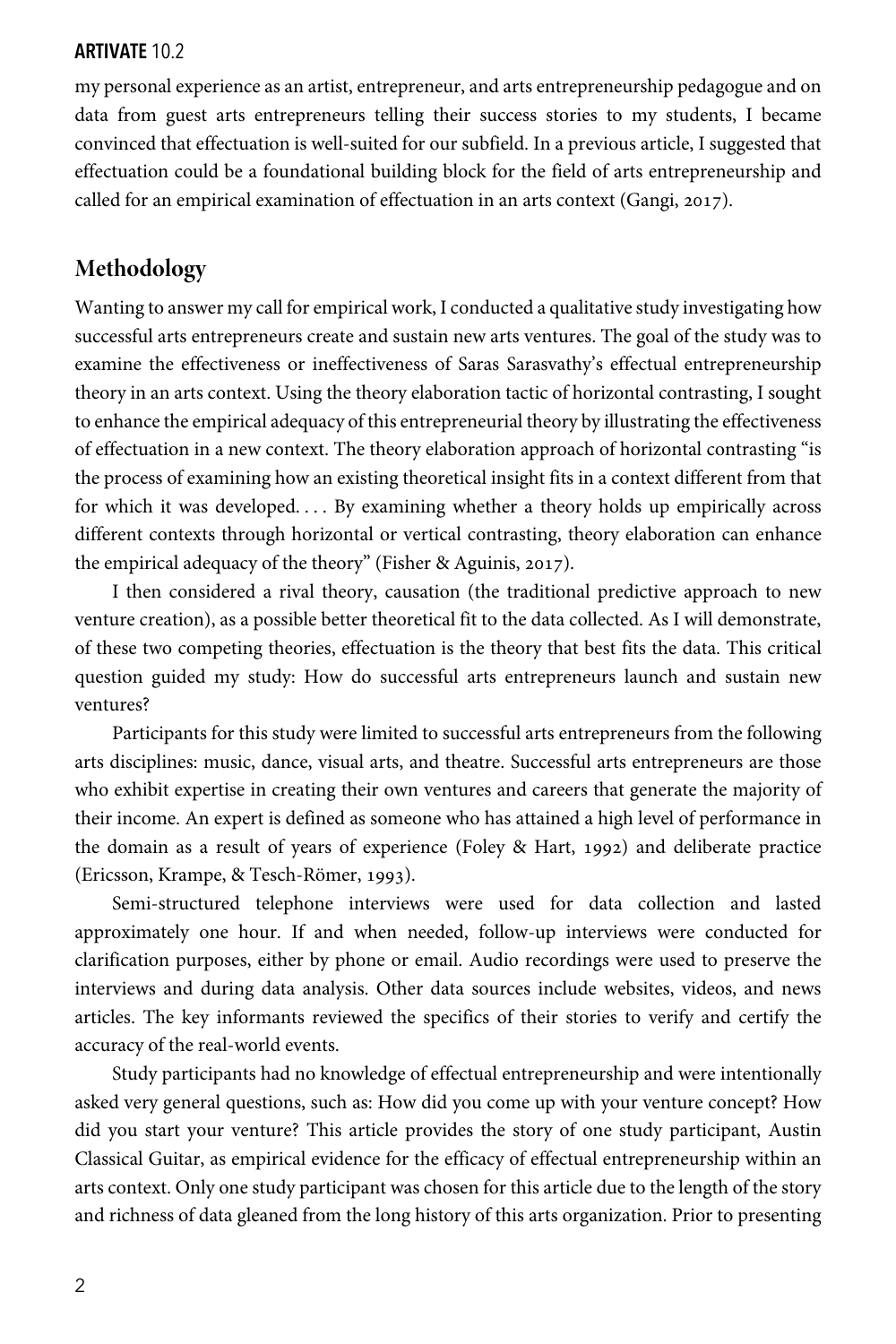the story, however, I provide an overview of the rival theories competing for the best explanation of the data.

# **The Primary Entrepreneurship Theories: Causation versus Effectuation1**

Recent business entrepreneurship scholarship underscores a dichotomy forming between traditional entrepreneurial theories based on economic ideologies and emerging theories based on a cognitive science approach to decision making under uncertainty, among others (Fisher, ). As a result, the field of entrepreneurship seems to have two formalized approaches to entrepreneurial theory: one focused on predicting a risky future (causation), and the other dealing with controlling an uncertain future. Effectuation is a theory and method grounded in cognitive science and focused on controlling an uncertain entrepreneurial future.

## The Entrepreneurial Problem Space

Sarasvathy points out three types of problems when making future business decisions (Sarasvathy, 2001a, 2001b, 2008). When the future is predictable and all variables are known (few situations are of this sort), business decisions can be made based on predictions developed by drawing upon data from past events (Read, Sarasvathy, Dew,  $\&$  Wiltbank, 2017). When the future is risky and only some variables are known (most management situations), business decisions can be made by estimating likely scenarios based on historical trends and known and unknown variables (Read et al., 2017).

The types of problems that entrepreneurs face are problems of uncertainty, not of prediction or risk (Read et al., 2017). Entrepreneurs, unlike managers, deal with a future that is unknown and unknowable due to the lack of historical data and the absence of any known variables when creating new artifacts (i.e. products, organizations, markets). In such cases, uncertainty cannot be modeled or predicted. This is known as the "suicide quadrant"  $(Sarasyathy, 2001b).$ 

Sarasvathy's research found that business novices prefer to use prediction in making future business decisions, as do expert managers. Expert entrepreneurs, however, prefer and use effectual logic rather than attempting to make decisions by predicting the unknown and unknowable future (Read et al., 2017; Sarasvathy, 2008). Effectual logic is a pattern of decisionmaking that seeks to control an unpredictable future (Sarasvathy, 2008).

## Causal versus Effectual Logic

Sarasvathy explains how effectual logic differs from predictive, or causal logic, through analogies to jigsaw puzzles and patchwork quilts. Causal logic is similar to the logic used to complete a jigsaw puzzle. This is because causal problems are problems of decision, causal logic

 $1$ <sup>1</sup> This section, until the story of Austin Classical Guitar heading, is an adaptation of my overview of Effectuation in Gangi, 2017.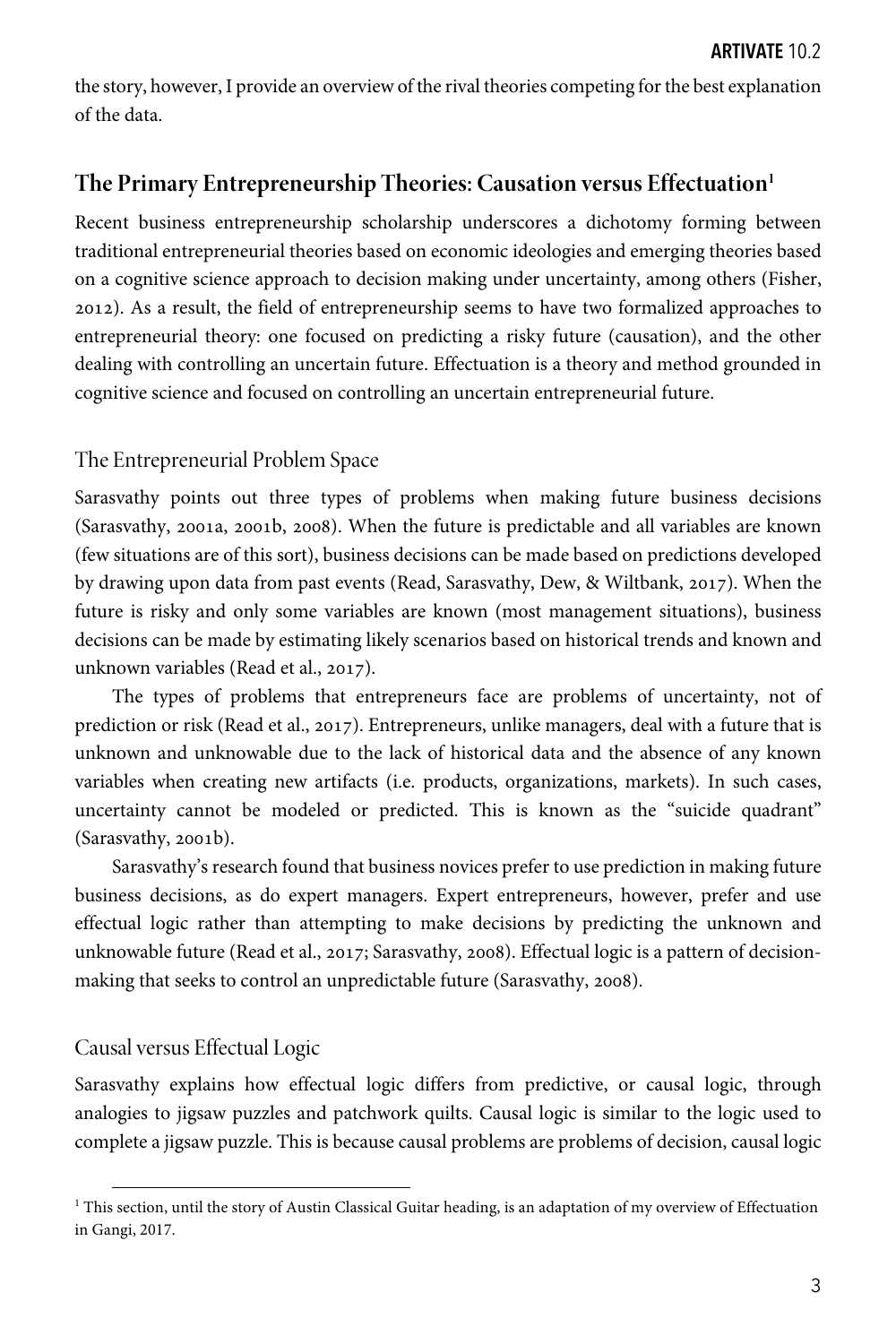helps us choose, and causal strategies are useful when the future is predictable, goals are clear, and our actions cannot manipulate our environment. The causal actor asks: What should I do to achieve a particular effect (Sarasvathy, 2008, p.  $73$ )?

When completing a jigsaw puzzle, the picture on the box shows exactly what the future looks like and outlines a very clear goal. The problem of putting the puzzle together involves making decisions about which pieces to choose. Ultimately, assembling the pieces will only form the pre-determined result because the environment of the puzzle, its borders and interior, cannot be manipulated.

Effectuation is similar to creating a patchwork quilt. Effectual problems are problems of design, effectual logic helps us construct, and effectual strategies are useful when the future is unpredictable, goals are unclear, and the environment is shaped by human action. The effectual actor asks: What can I do with these means, and what else can I do with them (Sarasvathy, 2008,  $p.73$ ?

Creating a patchwork quilt is a design problem because no pattern exists initially, and the patches can be arranged according to the designer's preferences. Making a patchwork quilt requires creating something unpredictable, at first, by starting with very undefined goals, and assembling the patches based on creative construction. Unlike the environment of a jigsaw puzzle that cannot be changed by the assembler, the environment of the quilt is shaped by human action.

Causal reasoning may or may not be creative; however, effectual reasoning is inherently creative (Sarasvathy, 2001b, p. 3). Sarasvathy also likens causal reasoning to cooking a meal by strictly adhering to a recipe, and effectual reasoning to cooking a meal using whatever is on hand and not knowing exactly what will result (Sarasvathy 2001b, 2008). She states that effectuation articulates a dynamic and iterative process of creating new artifacts in the world, such as ideas, products, companies, organizations, and markets (Sarasvathy, 2008).

## Causal versus Effectual Belief

The profound philosophical foundation of effectuation theory is the belief that, unlike positivist perspectives on the social sciences (causation), opportunities are not found or fixed within a static social structure, or according to natural laws like the natural sciences, but rather created through human interactions that change their environments (Sarasvathy, 2008, 2016). Rather than believing one is constrained by a fixed system (causal thinkers), effectual thinkers believe the future is open, not predetermined, and opportunities are sometimes found but are more likely to be created by human behavior and action within social structures, resulting in the creation of new contexts, structures, and environments. Effectual thinkers believe prediction is fallible (since bounded cognition limits the human intellect), and the future can be controlled and therefore does not need to be predicted (Sarasvathy, 2008).

Effectual Entrepreneurship Principles: The Solution to the Entrepreneurial Problem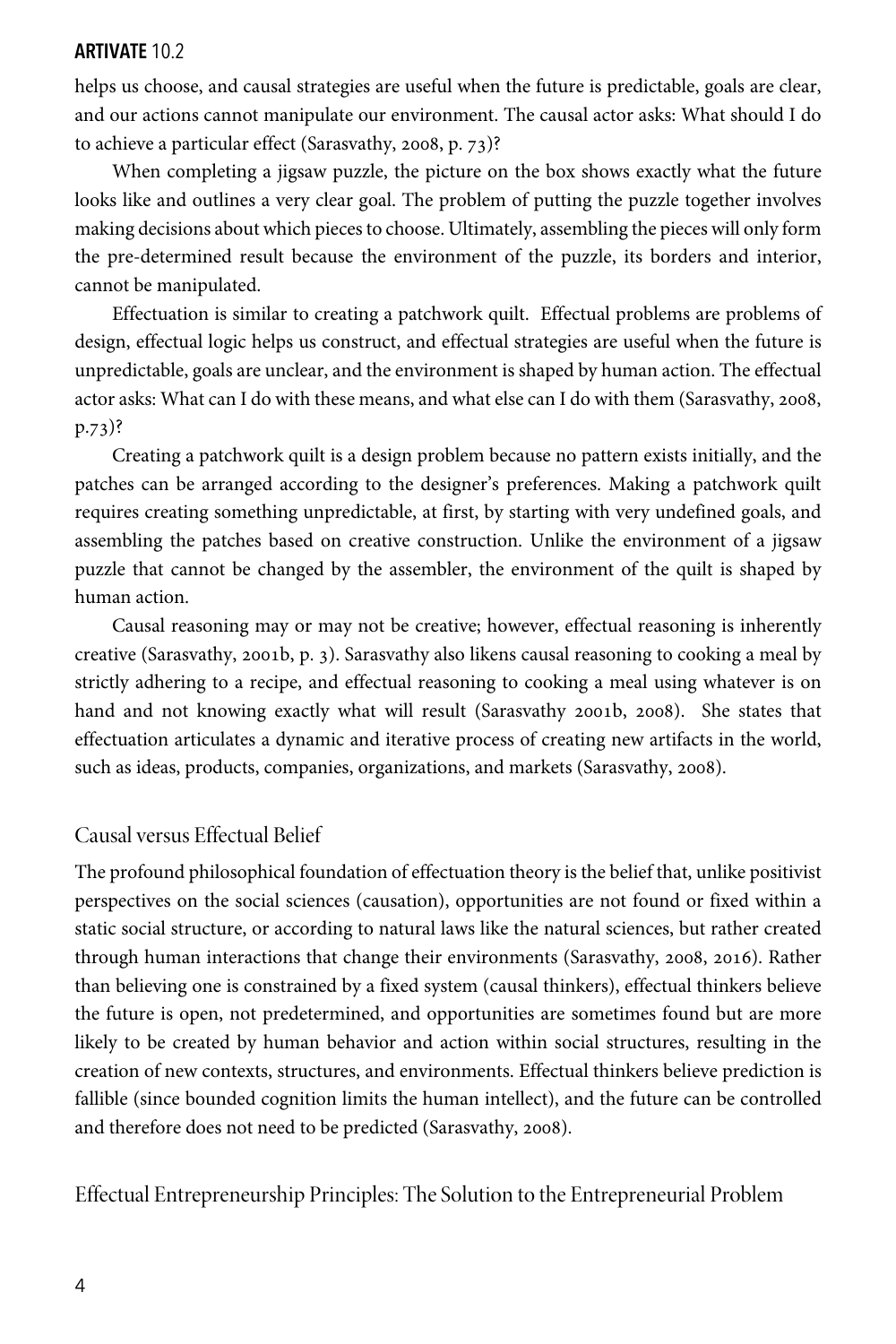## Space

Sarasvathy developed the elements of entrepreneurial expertise by asking expert entrepreneurs to think aloud as they engaged with a simulated entrepreneurial problem and venture concept. By having expert entrepreneurs think out loud as they dealt with a new problem rather than recalling how they achieved entrepreneurial success in the past, Sarasvathy was able to avoid recall bias and peer into the cognitions of experts in real time (Sarasvathy, 2001a, 2001b, 2008).

The principles of effectual entrepreneurship are the codification of approaches used by expert entrepreneurs when facing an entrepreneurial problem. The following is Sarasvathy's description of her principles from the Society for Effectual Action website, effectuation.org:

The first principle is the bird-in-hand (means) principle. When expert entrepreneurs set out to build a new venture, they start with their means: who I am, what I know, and whom I know. Then, the entrepreneurs imagine possibilities that originate from their means. Principle number two is the affordable loss principle. Expert entrepreneurs limit risk by understanding what they can afford to lose at each step, instead of seeking large all-ornothing opportunities. They choose goals and actions where there is upside even if the downside ends up happening.

The third principle is the lemonade (leverage contingencies) principle. Expert entrepreneurs invite the surprise factor. Instead of making "what-if" scenarios to deal with worst-case scenarios, experts interpret "bad" news and surprises as potential clues to create new markets.

Principle number four is the crazy quilt (partnerships) principle. Expert entrepreneurs build partnerships with self-selecting stakeholders. By obtaining pre-commitments from these key partners early on in the venture, experts reduce uncertainty and co-create the new market with its interested participants.

The last principle is the pilot-in-the-plane (control versus predict) principle. By focusing on activities within their control, expert entrepreneurs know their actions will result in the desired outcomes. An effectual worldview is rooted in the belief that the future is neither found nor predicted, but rather made.<sup>2</sup>

## Causal versus Effectual Method

Sarasvathy states that the effectual cycle, or method, begins with an individual taking stock of who they are, what they know, and who they know (Sarasvathy, 2011). These are the means available to the entrepreneur initially. From the amalgam of existing resources, one can form goals, always setting an affordable loss or risking only what one can afford to lose.

The next step is to interact with people and find others willing to self-select into and cocreate the venture. These new stakeholders bring new means to the venture, which can provide new possibilities and, if desired, new and modified goals. As the process continues, the entrepreneur and self-selected stakeholders welcome surprise because they know they can

<sup>&</sup>lt;sup>2</sup>The Society for Effectual Action, https://www.effectuation.org/?page\_id=18.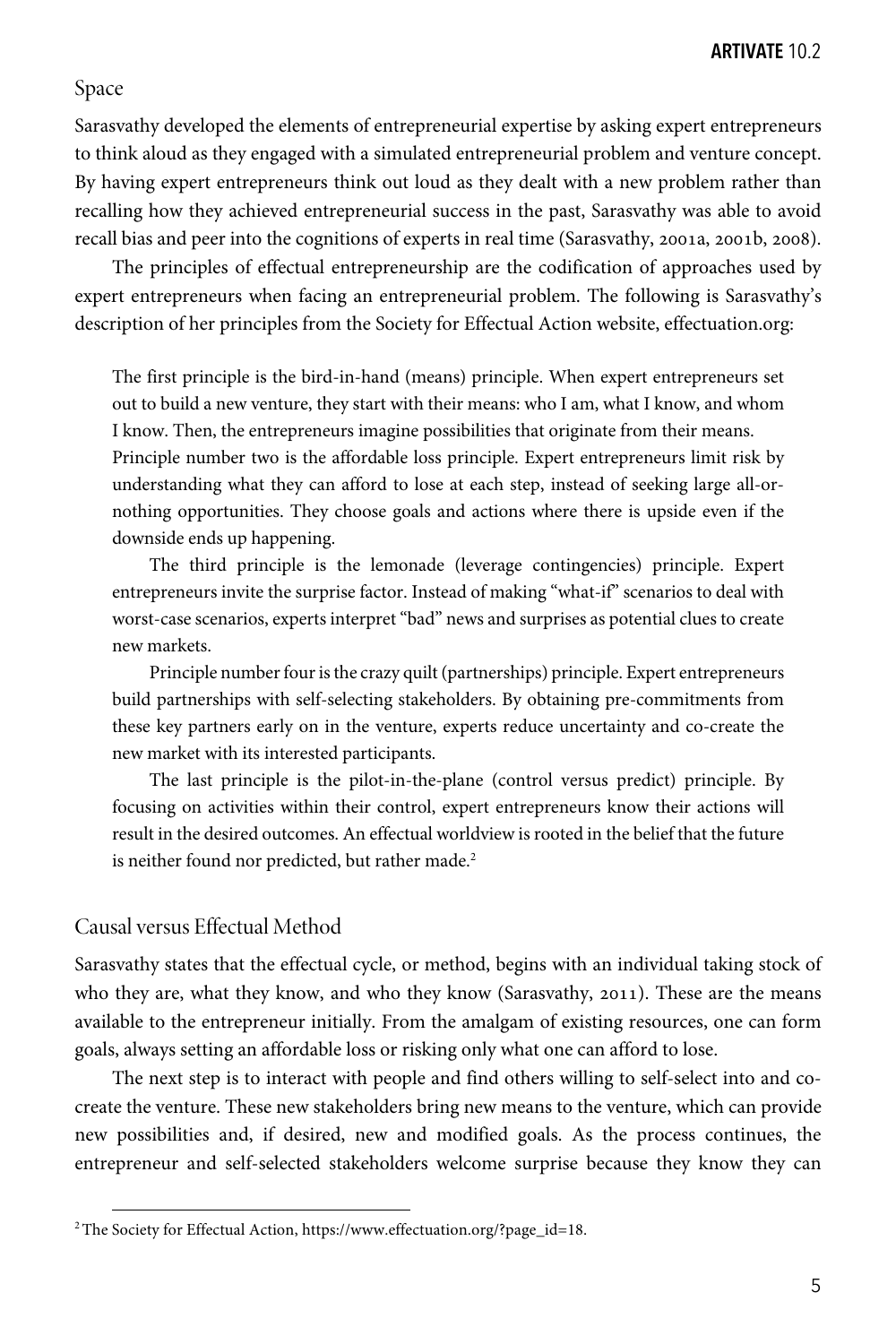leverage contingencies into new opportunities. Once the means of all committed stakeholders converge into well-defined goals (while keeping losses affordable and remaining open to surprises), new products, services, organizations, and markets are created (Sarasvathy, 2008).

The causal, or predictive, approach is quite different. Often the causal method begins by searching the market for an existing need, and then developing a product or service to satisfy the need. A goal would then be formed, based on the probability of high profit margins, followed by assembling means and stakeholders to unwaveringly pursue the predetermined goal (Timmons, 1990; Timmons & Spinelli, 2003). Predictive measures come into play in order to account for and avoid any and all surprises.

Causal logic and its method strive to predict the future and operate under the assumption that economies and markets are fixed systems. This approach is typical of the business school pedagogy that guides students to look for, recognize, or find an observable and measurable need or opportunity, conduct market research to prove the need and analyze competitors, create a solution to the need that maintains a competitive advantage, match the product to the correct market segment, target the sub-segments, position the product correctly, convince investors that the predictions are accurate, raise the capital to actualize all the predictions, and finally, launch the company. This is a ready, aim, fire approach. In contrast, effectual logic and its method is a ready, fire, aim approach (Sarasvathy, 2001b, 2008).

# Using the Correct Tool for the Appropriate Problem Space/Venture Stage

The effectual approach is not intended to replace the causal approach, however, Sarasvathy found that expert entrepreneurs use effectual logic and its method more than causal reasoning when starting from nothing (Sarasvathy, 2001a, 2001b, 2008). Since entrepreneurship involves innovation and creating new forms of value, this means that uncertainty is inextricably linked to the entrepreneurial problem space. According to Sarasvathy's findings, causal logic and its method may not work well for creating new products, organizations, and markets because it is based on prediction and risk calculation, and both are impossible when dealing with uncertain environments and the unknown and unknowable future.

Effectual logic and its method works well when making decisions under uncertainty (Sarasvathy, 2011). Again, according to Sarasvathy, once new ventures develop to the point where historical data and some known variables exist, causal logic and predictive measures are useful. The choice of whether to use the effectual principles and method of non-predictive control or the causal approach of predicting a risky future is based upon the amount of uncertainty surrounding an entrepreneurial venture. Early stages of venture creation necessitate effectual logic, and more mature venture stages can benefit from causal logic. Large, established businesses, however, can also benefit from effectual logic whenever they enter an uncertain problem space of a new product launch or other aspects of novelty and innovation.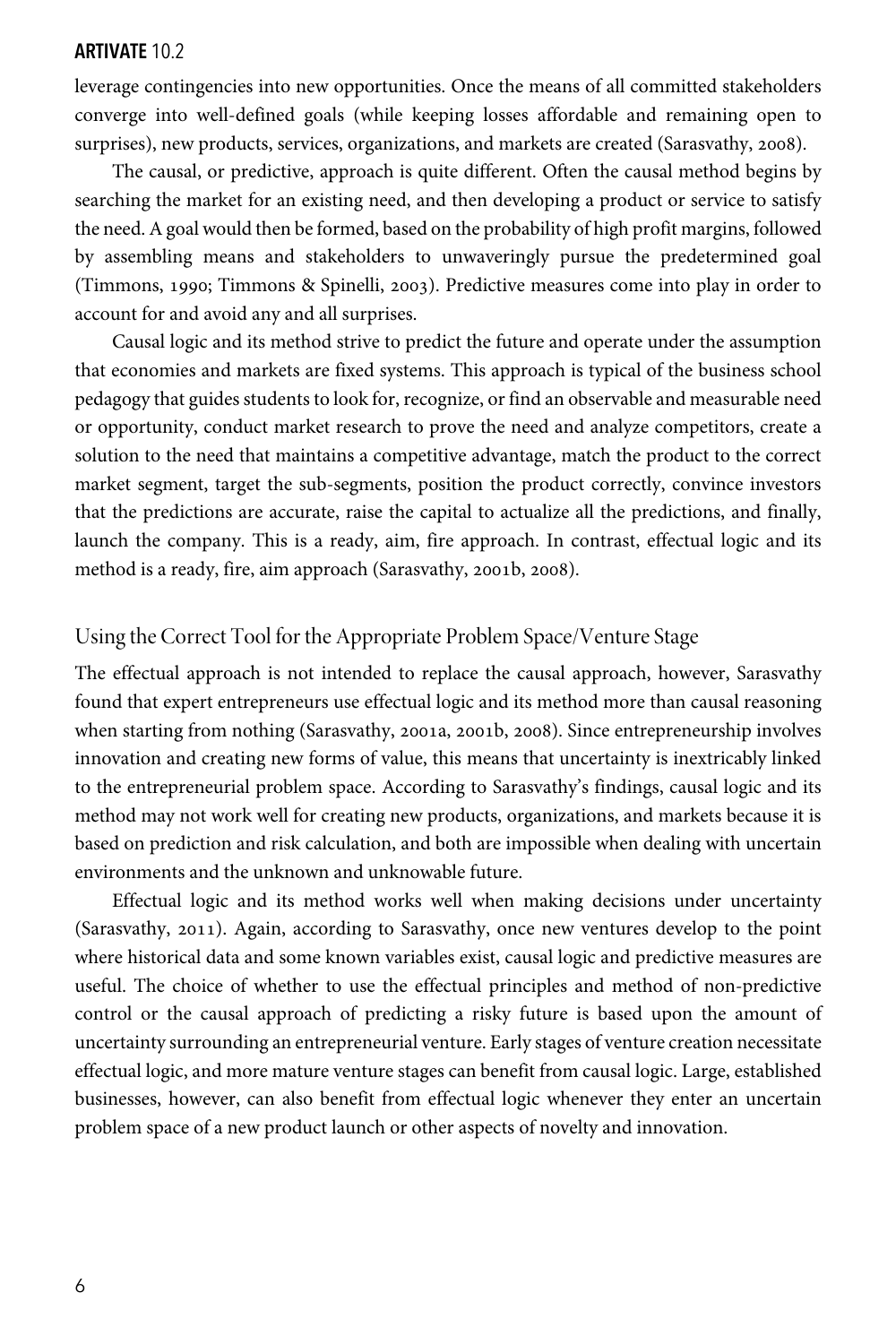# **The Story of Austin Classical Guitar**

The mission of Austin Classical Guitar (ACG) is to inspire individuals in the communities they serve through musical experiences of deep personal significance. Dr. Matthew Hinsley (Matt) is the Executive Director of ACG and is the person primarily responsible for the organization's early growth and success. His story is central to the establishment of ACG, and as such, his biography is relevant:

Named Public Citizen of the Year in 2017 by the Texas Statewide Division of the National Association of Social Workers, and Winner of a 2015 Austin Under 40 award, Dr. Matthew Hinsley has worked as a community arts organizer in Central Texas since his arrival in . As Executive Director of Austin Classical Guitar, Dr. Hinsley has raised millions of dollars in support of broad concert, outreach and educational programming, building the nation's largest classical guitar nonprofit organization. In 2015 he joined the faculty at the University of Texas to teach courses in arts entrepreneurship and business management in the arts.

Dr. Hinsley is founder and a lead author of the ACG's GuitarCurriculum.com that, paired with extensive direct service, has transformed classroom guitar education in America and changed the lives of thousands of diverse young people. The curriculum, which is now used internationally, is in service in 60 area schools including programs at the Texas School for the Blind and Visually Impaired, Gardner Betts of the Travis County Juvenile Justice System, and the foster care system.

Dr. Hinsley was trained as a classical guitarist and vocalist at the Interlochen Arts Academy, the Oberlin Conservatory of Music, and the University of Texas at Austin. He has written six books, including *Classical Guitar for Young People* and *Creativity to Community: Arts Nonprofit Success One Coffee at a Time*. 3

# Conceptual Origin of a Nonprofit Classical Guitar Organization

Matt's involvement with Austin Classical Guitar (ACG) grew out of a situation of need. The idea of a nonprofit community service-based classical guitar organization started to form while he was an undergraduate student at the Oberlin Conservatory of Music. Hinsley was one of the first three classical guitar students at Oberlin. Of the three, he was the only one to graduate four years later (1996), along with one other student who had transferred in as a sophomore.

During his time at Oberlin, Matt was in an environment with little infrastructure for guitar. The program was in a startup phase led by the founding faculty member Steve Aron. Matt keenly felt the lack of infrastructure, as did his teacher. To address the financial need of the guitar program, Steve Aron encouraged Matt to start a student guitar club at Oberlin.

As a sophomore, Matt founded the club and received money to bring in guest artists. This experience gave him a taste for organization and helped him realize that he had an interest in documenting, making the case for, and raising money for a cause. This led to an elective

<sup>&</sup>lt;sup>3</sup> Austin Classical Guitar, https://www.austinclassicalguitar.org/matthew-hinsley/.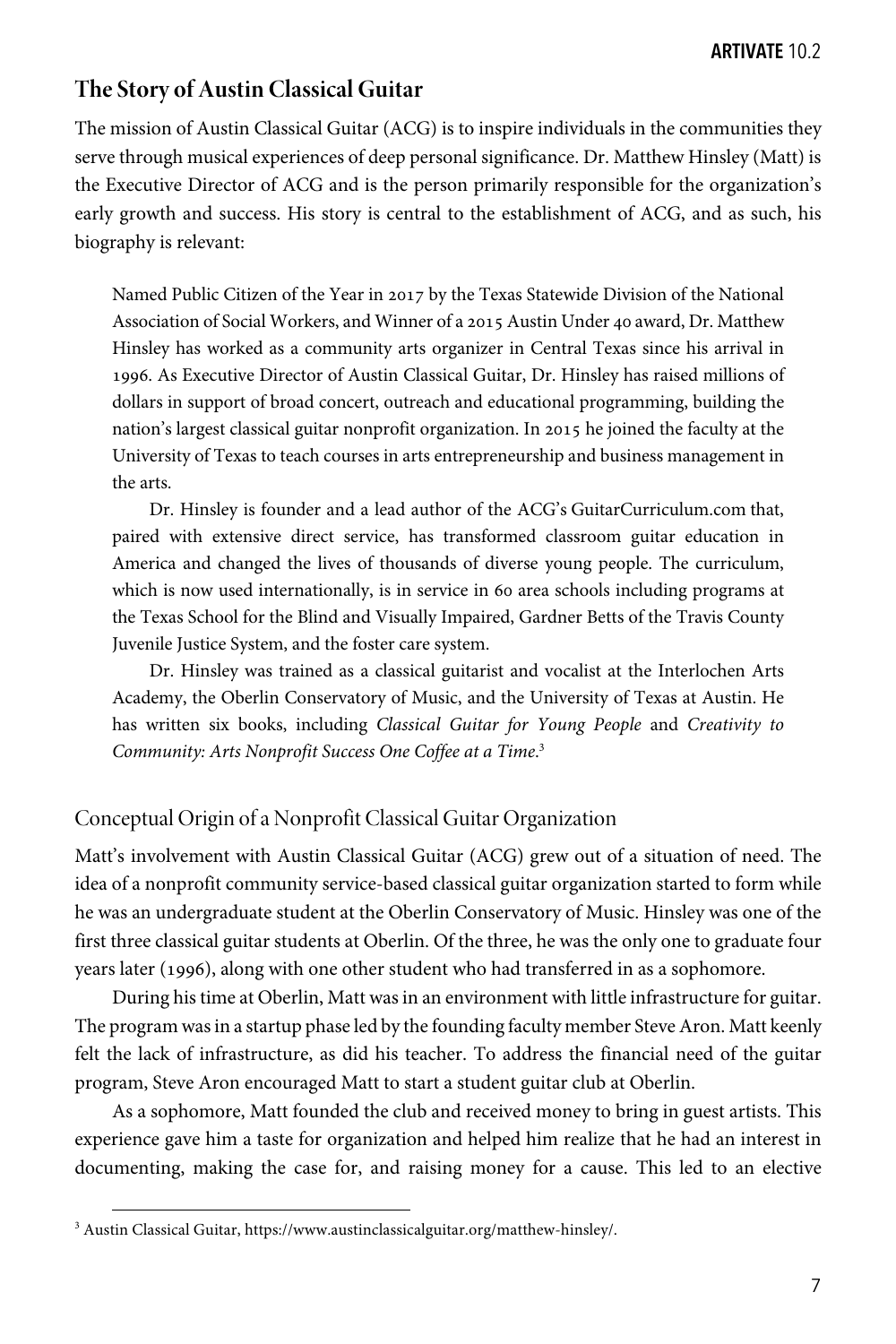economic arts study for his senior thesis project, culminating in a paper entitled "Classical Guitar and the Art Market."

After graduating from Oberlin, Matt arrived in Austin in 1996 for graduate classical guitar studies at the University of Texas (UT). At this point, Hinsley's interests extended into two primary areas: One) Developing a marketplace and promotion mechanism for classical guitar out of the concern for the future of the instrument, his own personal future, the future of his colleagues, and the financial challenges for artists and arts organizations. Two) The training of young guitarists in America. Violinists and pianists had outstanding training, and at the college level they were essentially fully formed musicians. In Matt's view, and from personal experience, classical guitarists did not match this level of training.

Matt initially addressed his interest in guitar education by building his own private guitar teaching studio, which became quite large. He had much success as a teacher, with many students winning competitions and auditioning into university guitar programs. He also wrote a book called *Classical Guitar for Young People* to address a gap in American classical guitar pedagogy. Matt was influenced to think differently about music education, especially by UT professor of human learning Dr. Robert Duke. Among other things, Dr. Duke stressed the importance, from the very beginning of instruction, of approaching music teaching from the standpoint of authentic music-making and expressivity and joy. This is in contrast to approaches that rely heavily on prerequisite learning, abstract concepts, or pedagogical music that is tilted more toward technical sequencing than real expressive music-making. The thesis of Matt's book, therefore, is about expressive, beautiful music-making from the first day. His book is used widely around the country, not just for children but for adults as well.

Hinsley built his guitar teaching studio business through word-of-mouth marketing by using the networks and connections available to him, including UT faculty, colleagues, and parents of his existing students. His first students were the children of music professors within the School of Music. Matt realized he possessed a real interest in and passion for teaching children. He could enter the world of young people and share a thrill of discovery with them in an effective way. He also realized early on that parents were more concerned that their children have an enjoyable time, are supported, treated with respect, and are safe during guitar lessons, rather than which competitions the teacher has won or where they have performed. Hinsley discovered and cultivated a genuine interest in young people, beyond the guitar, and in creating a fun, supportive environment for his students, he contributed to his success. In addition to word-of-mouth marketing, he visited local schools to recruit students and offered an afterschool program at a private school.

By the year 2000, he had  $35$  hours of teaching per week. From that point on, his studio was completely full until 2015, when he stopped teaching private lessons due to the success and demands of his work as Executive Director of ACG. Since moving to Austin, all of his income has been generated from guitar-related work.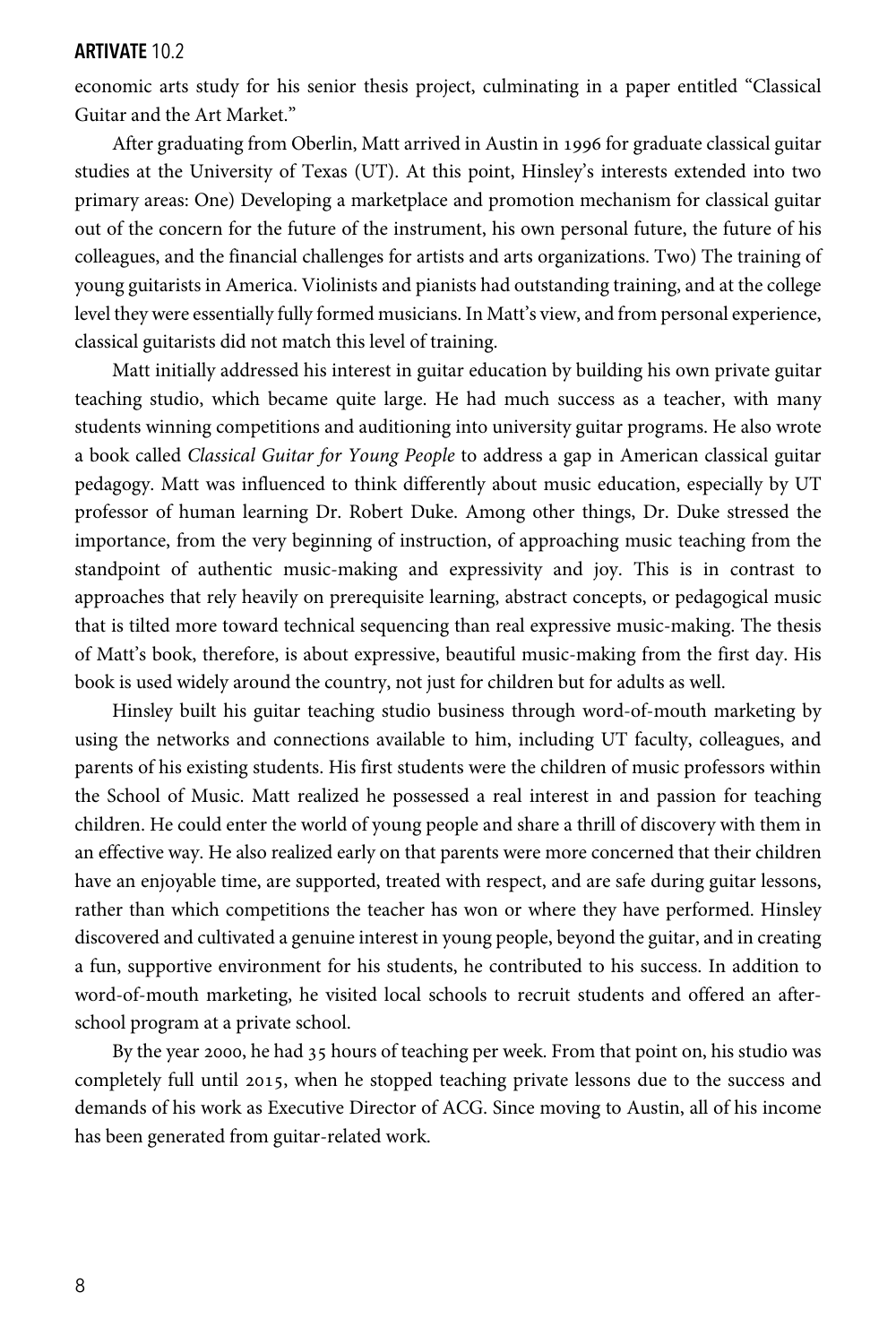# Early Days of Matt's ACG Leadership

Austin Classical Guitar (ACG) began operating in 1990 and incorporated as a nonprofit organization in 1996. Initially, ACG had very little money and was operated solely by volunteers. The organization was plagued by in-fighting, existed in name only, and was looking for new leadership.

Hinsley did not start Austin Classical Guitar but became involved upon moving to Austin. He became director in October of 1996, having been asked to lead the organization due to his experience running the guitar student organization while at Oberlin. There were many challenges at this point in the life of the organization, the greatest being low expectations and very limited vision and goals. This was an excellent opportunity for Matt to put into practice some of the theories he had developed at Oberlin and to try and push past these challenges and reach the organization's potential.

ACG was an all-volunteer organization for the first seven years. During this time, Matt focused on ) delivering a dependable product (classical guitar concerts) to the community and ) developing a regular and high-quality communications scheme. He generated a regular newsletter, booked concerts in advance, and held monthly meetings. He believed that if the community was going to participate with ACG, then ACG needed to provide them with something dependable and clearly active that they could interact with on a regular basis. Highquality, dependable programing with high-quality, regular communication fostered the initial organizational momentum. Matt was able to generate word-of-mouth marketing by promoting the concerts through his personal networks at the university. Those on the mailing list started getting a renewed level of communication, and new people were added to the list through the ticketing process and by a signup sheet at concerts. Matt, as a grad student at UT, also founded a parallel student guitar organization that allowed ACG to host concerts at university venues.

ACG began providing free concerts throughout the city of Austin in 1998. The core of this idea originated from Matt's senior thesis at Oberlin and was envisioned as a strategic community engagement tool. He also conceptualized this initiative as an effective way to employ young artists not yet ready to perform on ACG's marquee concert series. However, they could play concerts by going to schools, churches, and retirement homes, resulting in a \$1,000 paycheck for a week of work for a graduate student or a young competition winner. Two tenconcert series of this kind were produced in 1998.

In looking for ways to fund these concerts, ACG applied for and was awarded grant money from the City of Austin's Cultural Services Agreements (or Cultural Contracts) program. Over time, this funding, alongside ACG's diverse revenue streams, helped to grow these concerts into what is now the ACG Community Engagement Residency, which provides more than 60 free concerts per year designed to reduce or remove social, economic, and geographic barriers to great music. The success of the community engagement initiative met three needs for ACG. First, it met the goal of paying more guitarists to perform. Second, it furthered ACG's mission by reaching more (and more diverse) audience members throughout the community. Third, it developed a funding relationship with the City of Austin Cultural Contracts program, along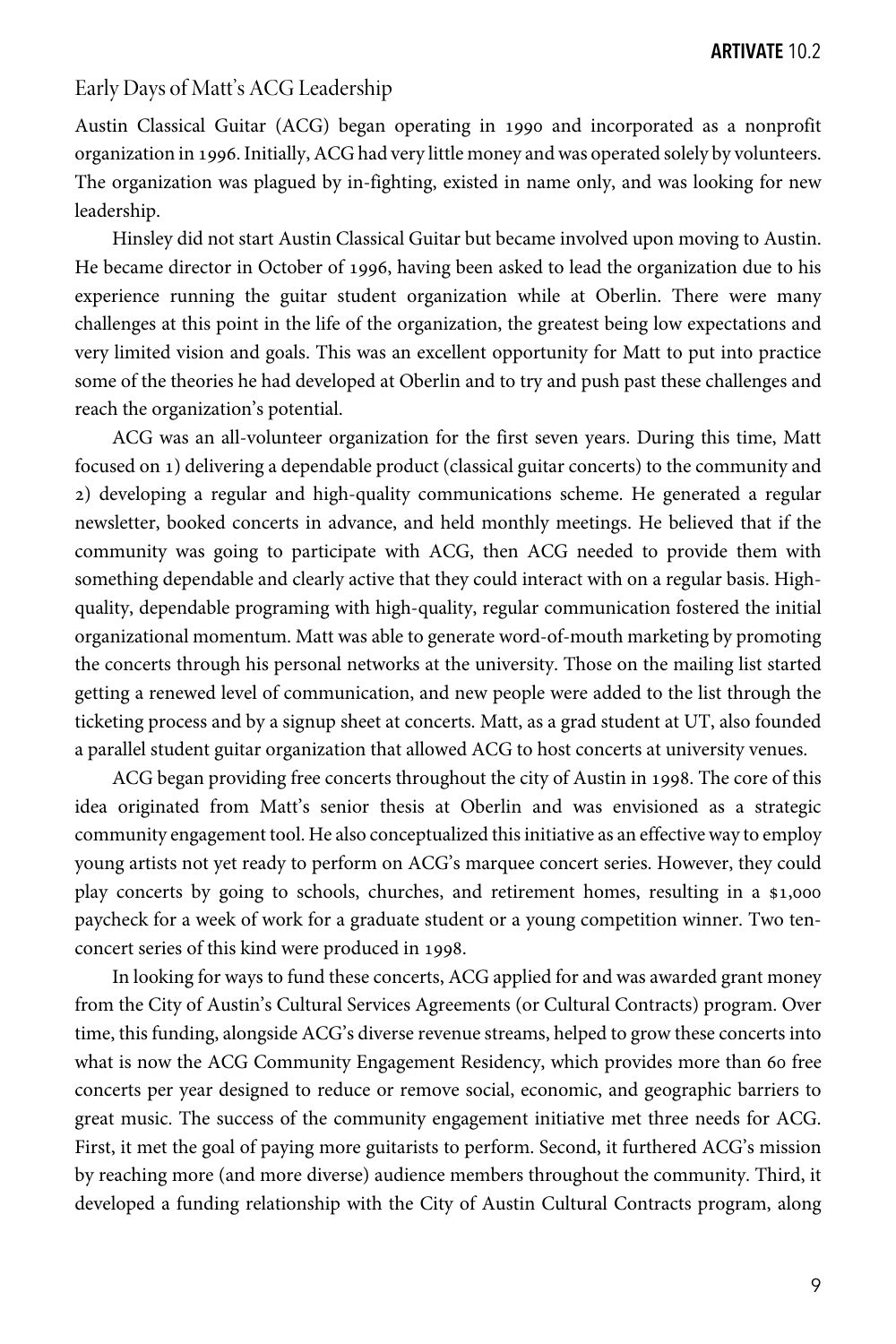with the Texas Commission on the Arts. These two government agencies have been funding ACG activities ever since 1998, resulting in very fruitful and mutually beneficial relationships for over twenty years. City and state funding currently makes up about 8 percent of ACG's annual budget.

At this point in ACG's history (1998), the scope of activity included five major concert events, two ten-concert community engagement series, an open mic night primarily run by UT students in which community members could also participate, and monthly meetings. In 1999, ACG was approached by Lona Burwell, a retiree who suggested that, along with college students and children, adults should have an opportunity to play music together. In response, ACG successfully launched a community guitar ensemble project. The program has operated now for more than 20 years, and there are active members today who began participating back in 1999. The community guitar ensemble project was the organization's first foray into adult amateur services.

## ACG Education: The Team Grows

In 2001, a family foundation became interested in working with ACG to provide free guitar lessons to low-income students and gave \$6,000 to support the effort. As a result, ACG directed UT graduate students to work with administrators at one high school in Austin and identified six low-income kids to receive free lessons with the graduate students as teachers. This particular high school had one guitar class of  $15$  kids taught by the choir director, and it was from this class that the low-income students were selected for the free private lessons.

During the course of the individual guitar lessons, ACG's teachers realized that the material being taught in the guitar class was too difficult and did not follow a learning sequence that mirrored best practices in private instruction. ACG communicated these concerns to the choir director who was open to feedback and recognized the need for improvement. The choir director expressed that he and the students were very interested in guitar and had a desire to learn the instrument but were struggling to find good material for teaching guitar in a classroom setting. At the choir director's suggestion, they worked together to solve the problem by experimenting in the class with ideas for appropriate guitar curriculum in a group setting. ACG's biggest opportunity developed out of these collaborative relationships with the choir director and school administrators.

In the early years of the education program, ACG's approach to finding new schools to serve was teacher by teacher rather than school district or principal. Word-of-mouth marketing among music teachers throughout Austin resulted in requests for ACG to serve other schools as well. Music teachers realized that the guitar as a popular instrument could grab the attention of new students and engage them in fine arts participation.

As ACG shared the progress and impact of this work, their community was inspired to give more money, which led to the slow but steady growth and capacity of the organization. Some ACG members believed in the program so much that they volunteered to work with the students as classroom guitar teachers. After three years, the fledgling program involved 100 students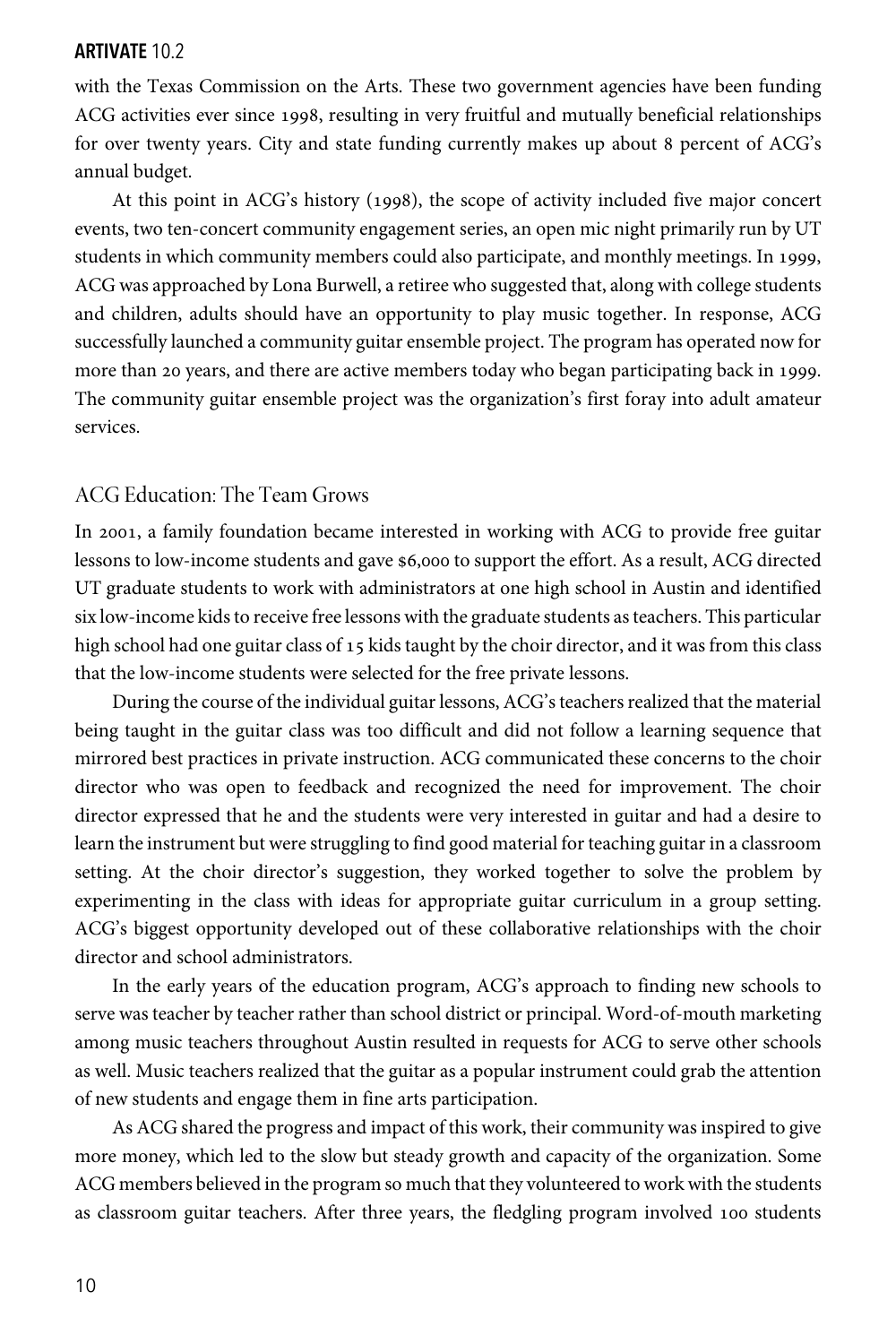within two schools in Austin—a middle school and several classes at the original high school. In 2003, ACG was financially stable enough to hire the first full-time staff member.

By 2004, there was some initial demonstrable success of ACG's educational service, students were enthusiastic about the guitar classes, and six students had even earned college scholarships for guitar. They also knew, however, that they lacked an adequate classroom guitar curriculum, especially if the program was going to grow, because they were primarily relying on individual instruction methods adapted for the classroom. In the year prior  $(2003)$ , Matt had toured around the USA looking for high-quality guitar programs. The programs he found were similar to ACG, powered by elbow grease and passionate and caring teachers, but lacking a thoughtful, comprehensive curricular solution similar to those available for choir, orchestra, and band. So, ACG began envisioning a wholly new, ensemble-based approach to classroom guitar instruction. They had the benefit of teaching classroom guitar for several years, and that experience facilitated a deep understanding of the curricular problems that needed to be addressed.

In 2004, Matt pitched an ambitious concept to a family foundation in Austin. ACG could create a paradigm-shifting classroom classical guitar curriculum that would change the way guitar was taught in schools, resulting in a system for school-based guitar education comparable to established programs in choir, orchestra, and band. The foundation gave \$40,000 that year to hire a director of education and begin developing the curriculum. In 2005, Matt hired Travis Marcum as ACG's first director of education. Travis and Matt worked side by side for several years to build and refine the ACG curriculum while growing new school programs. Over the next four years, ACG's donors gave more than \$250,000 to build what would eventually launch online in October of 2008 as GuitarCurriculum.com. GuitarCurriculum.com is a comprehensive teacher resource that includes a searchable library of original, pedagogically sequenced ensemble literature, sight reading, and audio and video tutorials and aids. This resource espouses a powerful core educational philosophy of fostering expressive, beautiful musicmaking from the very first day.4

In 2008, ACG hired Jeremy Osborne as assistant director of education. Jeremy would become one of the most powerful agents in the growth of ACG education, especially regarding program development and teacher training. Around the same time, Austin Independent School District (AISD) conducted an audit that revealed problematic disparities in access to fine arts programs for minority and low-income children. As an external community nonprofit organization, ACG was engaging almost 1,000 students within their eight programs. The majority of children served attended Title 1 schools, and the AISD Fine Arts Administration found that these guitar programs were especially successful in providing access to fine arts programs for minority and low-income students. As a result, AISD worked with ACG to build large numbers of programs with rapid scaling of about 10 programs per year in 2010, 2011, and 2012.

Shortly after its launch, the ACG guitar curriculum attracted interest from around the USA

<sup>4</sup> Austin Classical Guitar, https://www.austinclassicalguitar.org/guitarcurriculum-com/.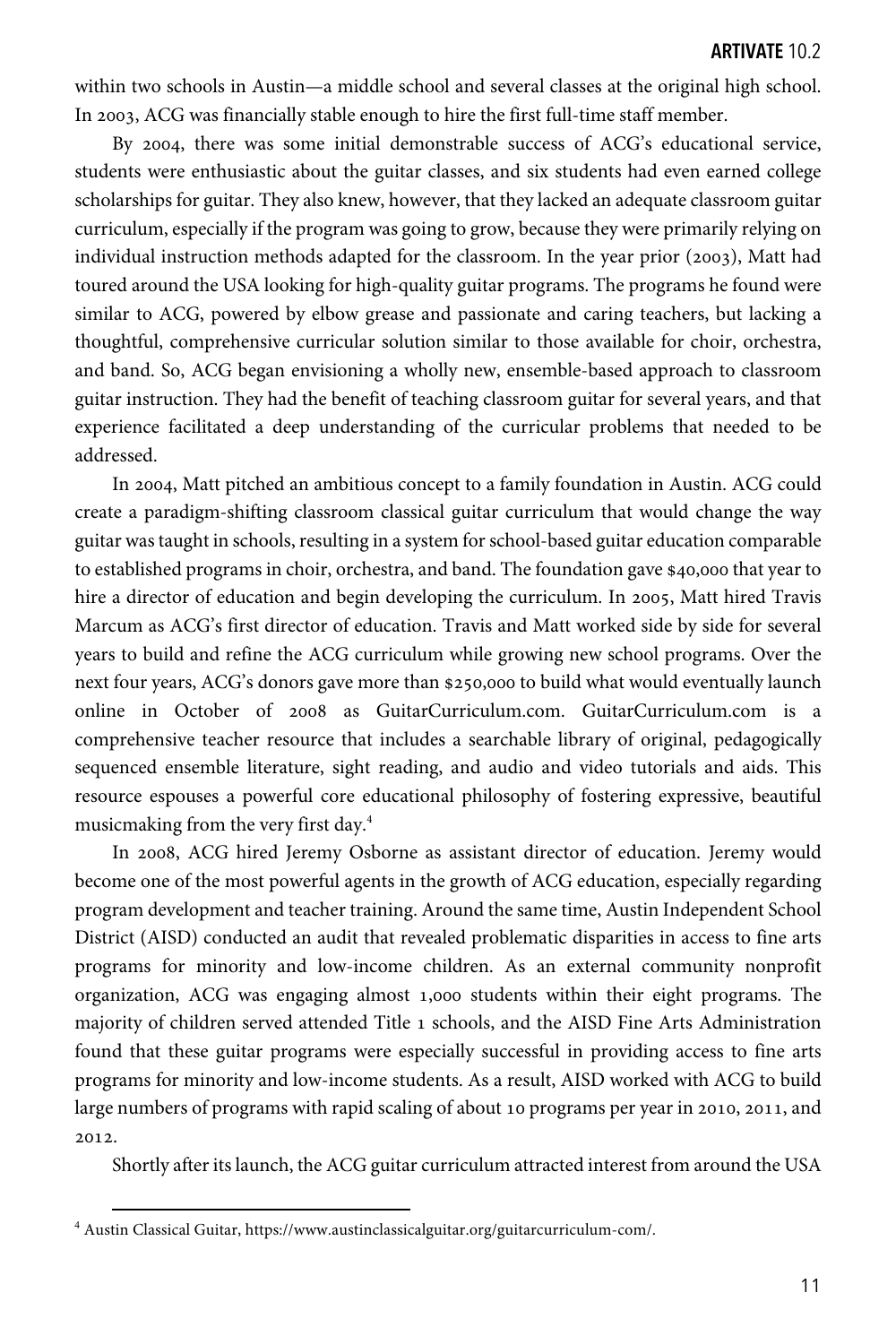and beyond. There was widespread desire for better classroom guitar curricula. This presented a new challenge: teacher training. In 2009, ACG presented a rudimentary version of what would become an annual National Teacher Summit. The multiday workshop—led by expert teachers including music education faculty and artists from across the nation—offers seminars, active learning, and practice teaching tailored to the individual needs of attendees. Topics covered include curriculum and repertoire, conducting, rehearsal techniques, elementary through high school applications, private and small group guitar lessons, advanced guitar ensemble direction, and more.<sup>5</sup> The teacher summit draws international attendees. Through the summit and the GuitarCurriculum.com website, ACG provides a support network and resources for guitar teachers on a global scale. The 2020 summit was offered online in response to the pandemic and focused on remote teaching techniques, online classroom solutions, and making meaningful expressive music while socially distanced.

In 2011, ACG hired Eric Pearson as director of curriculum. Among other things, Pearson would be central in the growth and development of the curriculum resource and the program overall. Marcum, Osborne, and Pearson continue to work for ACG to this day, forming the core of ACG's education team along with 2019 arrival Jessica Griggs, who serves as director of music and community engagement.

### Expanding Educational Services into Juvenile Justice

In 2009, University of Texas School of Social Work professor Dr. Calvin Streeter conducted an extensive social impact study on ACG education. That process led to an introduction to another social work professor, Dr. Forrest Novy, whose career had focused on juvenile justice systems in the Americas. Dr. Novy's research indicated that art resonated powerfully with youth involved in juvenile justice, and he was very interested in the potential for guitar training to positively impact incarcerated youth.

Dr. Novy invited the ACG education team to meet with Estela Medina, chief probation officer of Travis County at the Gardner Betts Juvenile Justice Center. She was excited about the possibilities of this collaboration based upon Dr. Novy's recommendation and ACG's demonstrated work in local schools. In 2010, Travis Marcum began teaching guitar at the juvenile justice center. By 2012, there were many children participating in the guitar classes, and once they started, they wanted to keep learning guitar. The students showed noticeable progress in their attitudes, therapy plans, and interactions with staff members. They also performed regularly in the courthouse in front of the judge and their families.

As a result of this success, in 2012, Austin Independent School District asked to partner with ACG to create the first and only fine arts elective for-credit program for incarcerated youth in Austin. At the time, AISD and ACG had already worked together for years building for-credit elective programs in schools. It is significant for a school district to allow an external agency to provide a for-credit class, and the fact that AISD requested to work with ACG in this capacity

<sup>5</sup> https://www.austinclassicalguitar.org/guitarcurriculum-training-austin/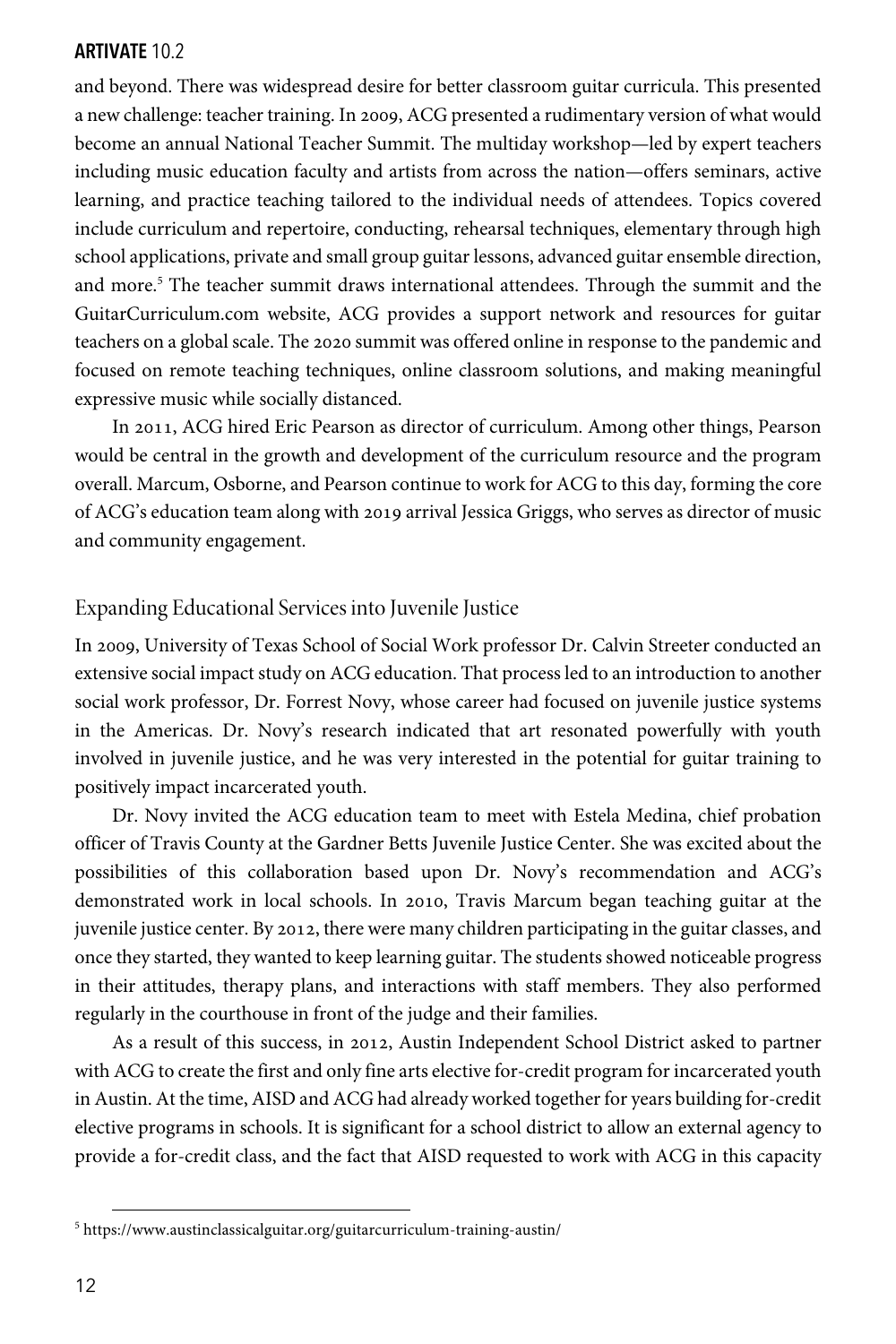demonstrates the quality of ACG's programing and teachers.

This program at the Juvenile Justice Center has consistently yielded musical and developmental results with incarcerated youth comparable to other high-quality music education programs for youth in the community. Jeremy Osborne has led ACG Juvenile Justice Services since 2014, which has expanded to three facilities and is consulting with many more statewide, and they are regularly featured in local and national news and in national conference formats of all kinds.

#### Expanding Educational Services to Blind and Visually Impaired Students

ACG's partnership with the Texas School for the Blind and Visually Impaired (TSBVI) began around 2000, when ACG's nascent performance engagement series began sending artists to play for TSBVI students. TSBVI built a new auditorium in 2008, and the principal invited Matt to tour their new facility to explore possible performance collaborations. During the tour, they stopped at a classroom, and the principal introduced Matt to the kids as the executive director of Austin Classical Guitar. At the word *guitar*, a girl raised her hand and said that she wanted to learn how to play the guitar. Another boy soon followed. This was a surprise and the initial impetus for considering how ACG could teach guitar to all students, regardless of any barriers to learning.

The new challenge for ACG was how to deliver their guitar curriculum in an accessible format for blind and visually impaired students. ACG needed to find the right teacher who could be flexible and attentive to special needs as they presented themselves. Jeremy Coleman was the perfect candidate, with an undergraduate degree in guitar and graduate degrees in both music therapy and music education. The match was made.

After two years of largely rote-based instruction, Jeremy Coleman approached ACG with the ambitious idea of converting GuitarCurriculum.com resources into Braille. Coleman volunteered to learn the Braille system for music notation so that they could make a Braille version of their classroom guitar curriculum. While initially ACG financially supported Jeremy Coleman's part-time position at TSBVI, he soon became the school's employee as a full-time music and guitar instructor.<sup>6</sup>

The guitar program at TSBVI has grown and developed over the years. Students have become literate, confident performing musicians. One former TSBVI student went on to attend a public school in Arizona. She enrolled in a guitar class at the public school and was delighted to learn the school had Braille conversion services for her music. She wrote to Jeremy Coleman to inform him that she was still able to keep up with guitar.

While news of her success was welcome indeed, the ACG education team suddenly realized that the world lacked a progressive lifelong learning pathway for blind and visually impaired individuals. They grew concerned that students leaving TSBVI with guitar experience would have no supported resources available to them to continue their enjoyment and pursuit of music

<sup>6</sup> https://www.austinclassicalguitar.org/author/j-coleman/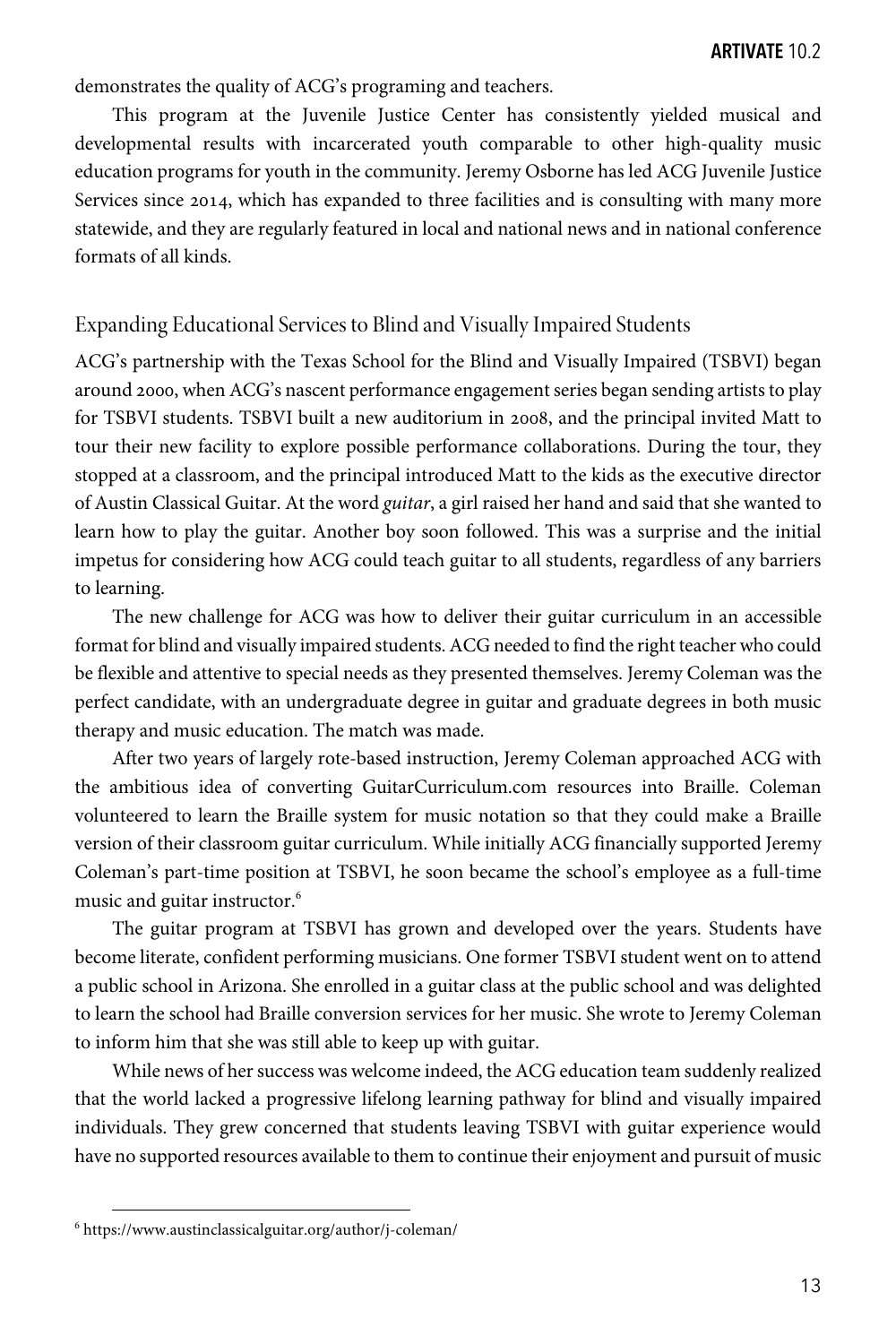on the classical guitar. This led to ACG creating Letsplayguitar.org.7 A collaboration between ACG and TSBVI, Letsplayguitar.org is a braille and audio self-study solo course of 44 solos arranged into eight levels in alignment with the sequence of GuitarGurriculum.com.

Supported by various foundations and individual donors, the initial development of Letsplayguitar.org cost  $$75,000$  and was launched in July of 2018. 4,000 unique users from 20 countries visited the site in the first month. Since its initial launch, Letsplayguitar.org has been expanded, and a translated version was launched for use in the Balkans through a partner in Montenegro.

# Causation versus Effectuation in the AGC Story

Matt and the leadership of ACG enacted a logic and method of entrepreneurship throughout the development of their organization. The story of ACG provides a treasure trove of empirical data illustrating entrepreneurial behavior in an arts context. The following analysis examines which rival theory, causation or effectuation, best explains the evidence from the ACG story and answers the question: How do successful arts entrepreneurs launch and sustain new ventures?

Does causation or effectuation explain the success of ACG? Let's examine the evidence. The first principle, the bird-in-hand (means) principle, involves starting with the means or resources of who I am, what I know, and who I know, when building a new venture. From this set of means, the entrepreneur imagines possibilities based upon these initial resources.

There is evidence of this means principle during Matt's undergraduate career at Oberlin Conservatory. The guitar program was in a startup phase, an uncertain environment with no infrastructure or financial resources. Matt was a guitarist and musician (who he was) and knew what the program needed (what he knew) through the mentorship of his teacher and program founder (whom he knew), who encouraged him to start the student guitar club in order to access resources from the institution to bring in guest artists (imagining possibilities).

This experience greatly impacted his initial set of means as it awakened his taste for organization and led to an economic study of the classical guitarist for his senior thesis project (who he was and what he knew). By the time he arrived in Austin, his initial set of means was greatly enhanced, and he was primed for leading ACG. Indeed, his particular set of initial means led to the request for him to assume this leadership position.

Who he was and what he knew, two components of Matt's initial set of means, can be summarized by his awareness of two categories of need and interest: 1) developing a marketplace and promotion mechanism for classical guitar, and  $2)$  music education and the training of young guitarists in America. The way in which Matt addressed the lacuna in American classical guitar pedagogy through his own private guitar teaching studio and his book, *Classical Guitar for Young People*, also shows the first principle at work.

Through a mentor's influence (who he knew), Matt approached the study of music differently, resulting in ACG's foundational pedagogical philosophy of expressive, beautiful

<sup>7</sup> https://www.kut.org/post/new-web-app-teaches-classical-guitar-using-braille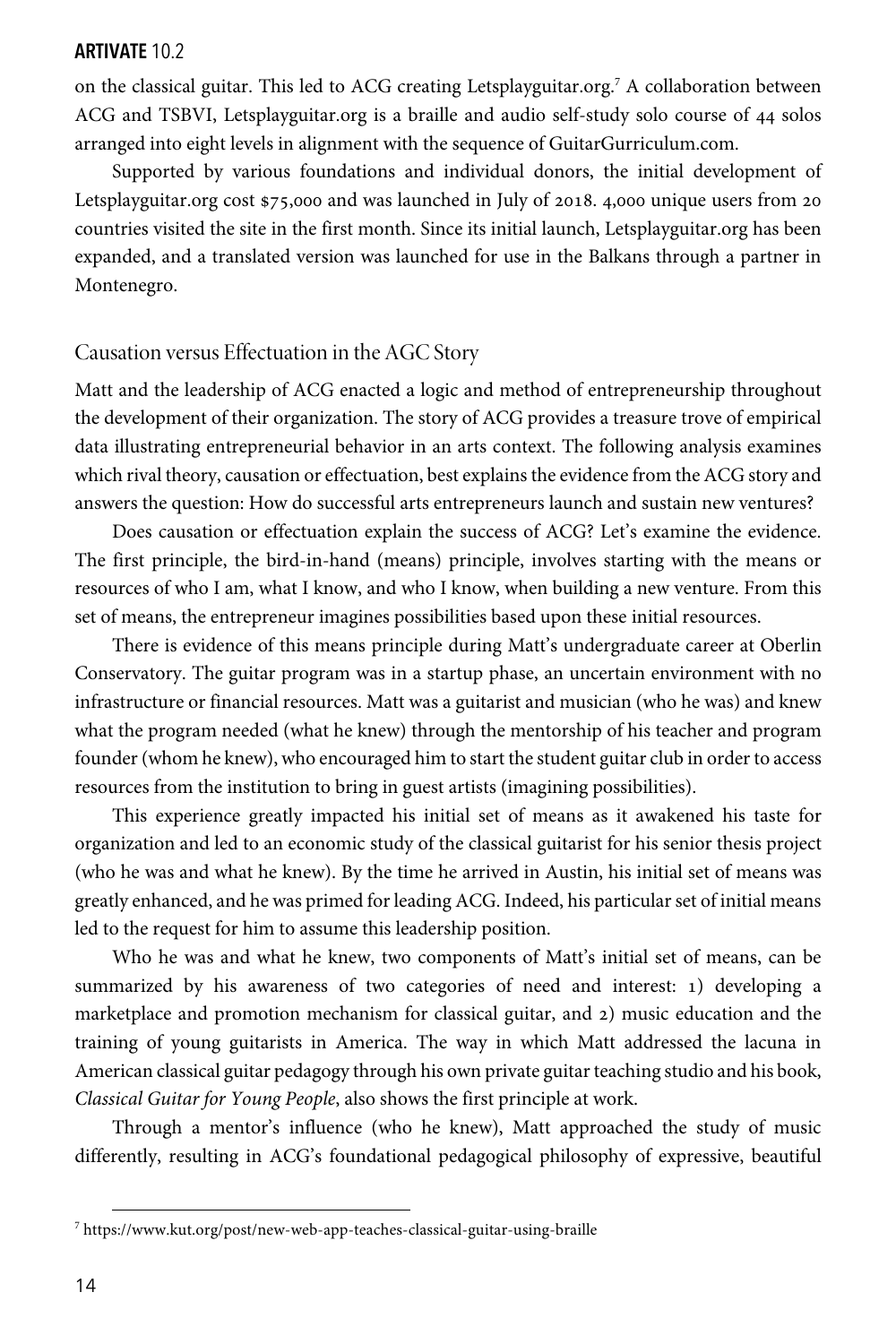musicmaking from the first day (what he knew). During the years of his private studio teaching experience, Matt realized that he possessed a real interest and ability in teaching children and could effectively share a thrill of discovery with them (who he was and what he knew). As shown in the ACG story, its development originated from Hinsley's particular configuration of who he was, what he knew, and who he knew.

The second effectual principle is setting an affordable loss at each venture step (instead of seeking large, all-or-nothing opportunities) and choosing goals and actions with an upside, even if the downside happens. Clearly, effectuation is a better explanation than causation for ACG's development at this venture stage. If ACG was seeking large, all-or-nothing opportunities, then the organization would have dissolved itself from the start. What large opportunities with the probability of high profit margins can be predicted for a struggling classical guitar society? Principle number four is building partnerships with self-selecting stakeholders by obtaining precommitments from key partners early on in the venture. This reduces uncertainty and facilitates cocreation with interested participants.

By obtaining funding for the Community Engagement Series from the City of Austin's Cultural Contracts program, ACG set an affordable loss. The performers could be paid to perform free-to-the-public concerts despite the lack of income from ticket sales, reducing financial risk to ACG. This cocreation between self-selecting stakeholders helped both parties to achieve their respective missions and formed a fruitful, long-term partnership. There was an upside of high-quality musical performances offered at no cost to the public (contributing to what makes Austin a vibrant arts community), even if the downside of low attendance happened.

The third principle is leveraging contingencies, inviting the surprise factor, and interpreting surprises as potential clues to create new products, services, and markets. For ACG, it certainly was a surprise when a donor suggested that they provide free guitar lessons to lowincome students and gave \$6,000 to support the effort. At the time, ACG did not have an educational component within their vision and goals.

Although this was a good surprise, the suggestion could have been dismissed as beyond the scope of ACG's activities. This data point again shows that causation is not the best explanation of ACG's development. The causal approach emphasizes forming a goal based on the probability of high profit margins, followed by assembling means and stakeholders to unwaveringly pursue the predetermined goal. Predictive measures come into play in order to account for and avoid any and all surprises. If ACG was following the causal method, this surprise would have been dismissed because the suggestion did not fit with the vision and goals of the organization, and there was no probability of high profit margins.

Instead, ACG invited the surprise factor and partnered with a self-selecting stakeholder who helped set an affordable loss by providing funding. ACG also allowed the self-selecting partner to influence or cocreate the initial goal and then took action to explore how to implement the idea. It's important to note here that because of the community ACG had formed, and their reputation for excellent work, the donor knew of them through a friend and was comfortable entrusting the funds and the execution of the idea to ACG. This endeavor also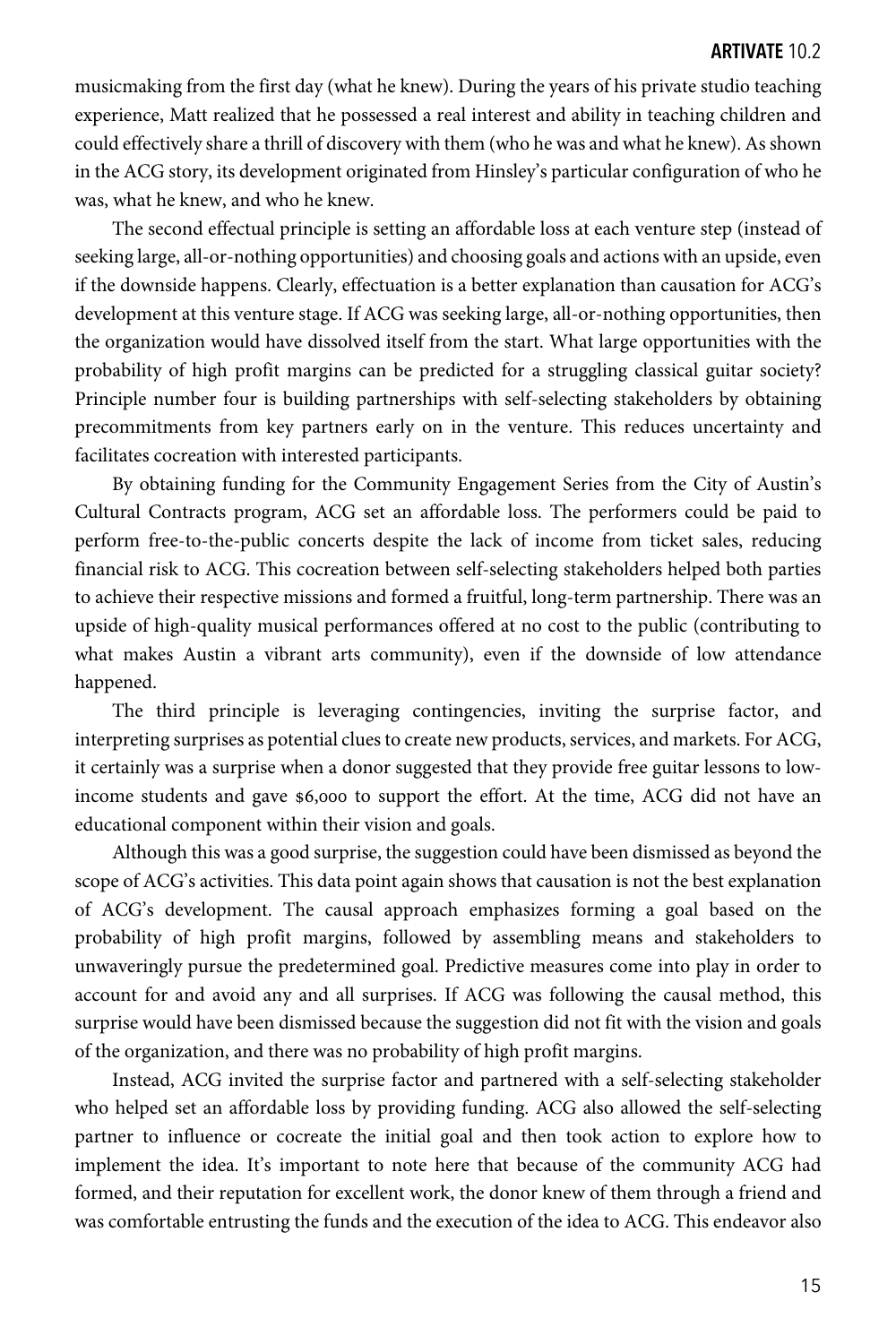required partnerships with UT School of Music to source the guitar teachers and partnerships with the administrators and music teacher at the initial high school to identify the students.

Without these cocreating, self-selecting stakeholders providing resources and networks and welcoming the surprise factor, ACG's most significant opportunity would not have been created. At this venture stage, the full potential of the opportunity was not recognizable or discoverable and could not have been predicted. The only possibility was to explore what could be done with the amalgam of means available, seek new means and self-selecting stakeholders, all while keeping the future of the venture open to surprise. In other words, do the doable, focusing on actions within their control. Thus far, effectuation best explains the evidence.

This pattern happened again when ACG developed GuitarCurriculum.com. A family foundation provided the initial funding, setting an affordable loss. Through partnership with teachers and schools, they experimented and developed a paradigm-shifting classroom classical guitar curriculum. Other donors joined the effort and funded the development of the website, resulting in a new product that facilitates a new music education service in public schools and opened up a new market consisting of teachers, students, and institutionally and donorsupported social impact on an international scale. The core of the ACG curriculum is based upon part of Matt's and Travis' initial means (who they are and what they know), manifested in the powerful core educational philosophy of fostering expressive, beautiful musicmaking from the very first day. It is incredible to see how the effect of a mentor (who they know) on Matt and Travis' approach to music pedagogy (who they are and what they know) now has a global impact.

The last effectual entrepreneurship principle is seeking to control rather than predict an unknowable future in order to deal with uncertainty. Expert entrepreneurs focus on activities within their control and do the doable. An effectual worldview is rooted in the belief that the future is not found or predicted but rather created.

Effectual problems are problems of design; effectual logic helps us construct, and effectual strategies are useful when the future is unpredictable, goals are unclear, and the environment is shaped by human action. Effectual reasoning is inherently creative (Sarasvathy, 2001b, p. 3). The effectual actor asks: What can I do with these means, and what else can I do with them (Sarasvathy, 2008, p.73)? Since the outcomes of entrepreneurial action are human-made artifacts, Sarasvathy makes a compelling argument that entrepreneurship is a science of the artificial (Sarasvathy, 2003).

Matt attributes ACG's development over the years to the realization that music can be a powerful agent of positive change in the world, often in surprising ways that are rarely taught in the course of traditional music education. ACG would never have thought of doing many of the initiatives that are now essential to their mission, but by remaining open to surprising requests, they explored the possibilities and designed viable solutions (i.e., human-made artifacts). With each success, ACG's vision of what is possible expands, resulting in the worldview of, "Wow, I didn't realize that was something we could do with guitar! If we can do this here, why not somewhere else?" Here again, effectuation best explains the data. Causation most likely would have prevented ACG's development and the opportunities they created, based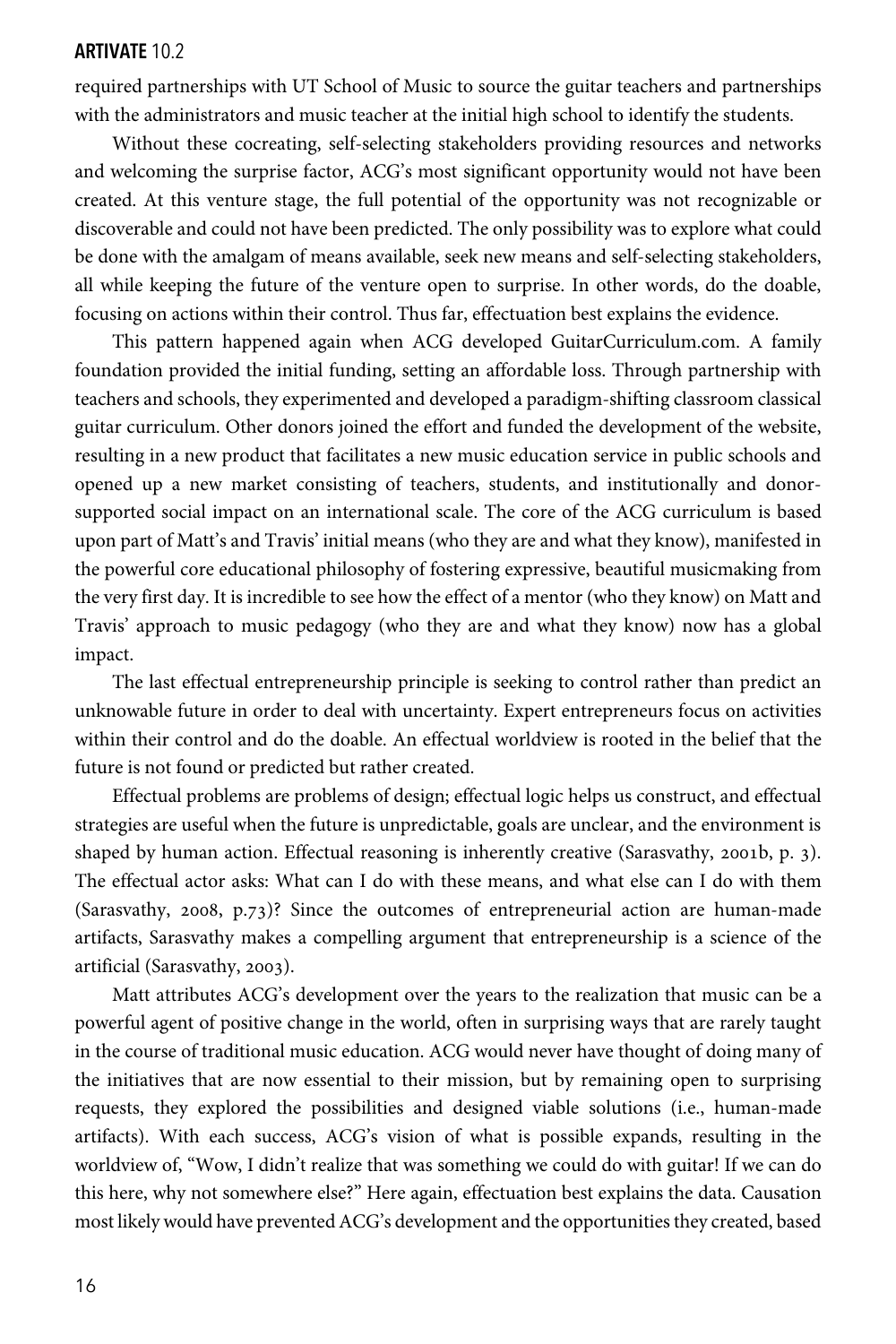upon the hubris of prediction.

Sarasvathy states that effectuation articulates a dynamic and iterative process of creating new artifacts in the world, such as ideas, products, companies, organizations, and markets (Sarasvathy, 2008). ACG's story enlivens the logic and method of effectuation beautifully. After successfully implementing the music education service in public schools, another suggestion from a faculty member at UT resulted in delivering music education in the juvenile justice system using initial resources, partnering with self-selecting stakeholders who collaboratively provide new means and shaped the initiative through cocreation. The work with the Texas School for the Blind and Visually Impaired began by Matt being open to the surprising request from children to learn guitar while at the school on a new facilities tour. This initial spontaneous request from children has now resulted in converting GuitarCurriculum.com into Braille and removing barriers to guitar education for people internationally. Once again, causation does not best explain how these opportunities were created.

Sarasvathy's work helps us understand the distinctions between management and entrepreneurship, and these differences are evident in the history of ACG. The problem space for managers making future business decisions involves risk, and only some variables are known. At stages in the history of ACG where artifacts (i.e., products/services, organizations, markets) had more fully developed, business decisions could be made by estimating likely scenarios based on historical trends and known and unknown variables. Managerial approaches worked very well in this problem space, and Matt certainly used the tools of an arts administrator (causation).

When surprises arose for Matt and ACG, this plunged them into the problem space of needing to make future business decisions based upon completely unknown variables. In these situations, Matt and ACG faced problems of uncertainty, not of prediction or risk. They dealt with the unknown and unknowable future by using entrepreneurial thinking (intrapreneurship, when ACG was past the startup phase) rather than managerial thinking. Using the elements of entrepreneurial expertise (effectuation), they successfully created new artifacts (products/services, organizations, markets), despite lacking historical data and any known variables. In particular, the classroom guitar curriculum and teaching, juvenile justice, and special needs initiatives demonstrate a shift from the managerial problem space to the entrepreneurial problem space and how effectuation worked very well in the proper context.

Early in the development of new artifacts, effectuation is the ideal tool to use. As artifacts develop and data and variables become more known and knowable, a shift to managerial tools is possible and perhaps preferable (Sarasvathy, 2001b). The launching and sustaining of ACG shows these two complementary approaches being worked out in a cyclical process over time.

Clearly, ACG's work has involved a dynamic and iterative process that has created new products, services, markets, jobs, and most importantly, renewed people. A profound change happened between 1999 and 2004, when ACG's growth was significantly accelerating. Matt's mindset changed from being interested in guitar and the arts in and of themselves, and in developing a marketplace for guitarists, to being interested in community service. Over time, this led to a redefinition of success: "We are here to engage people in quality music-making in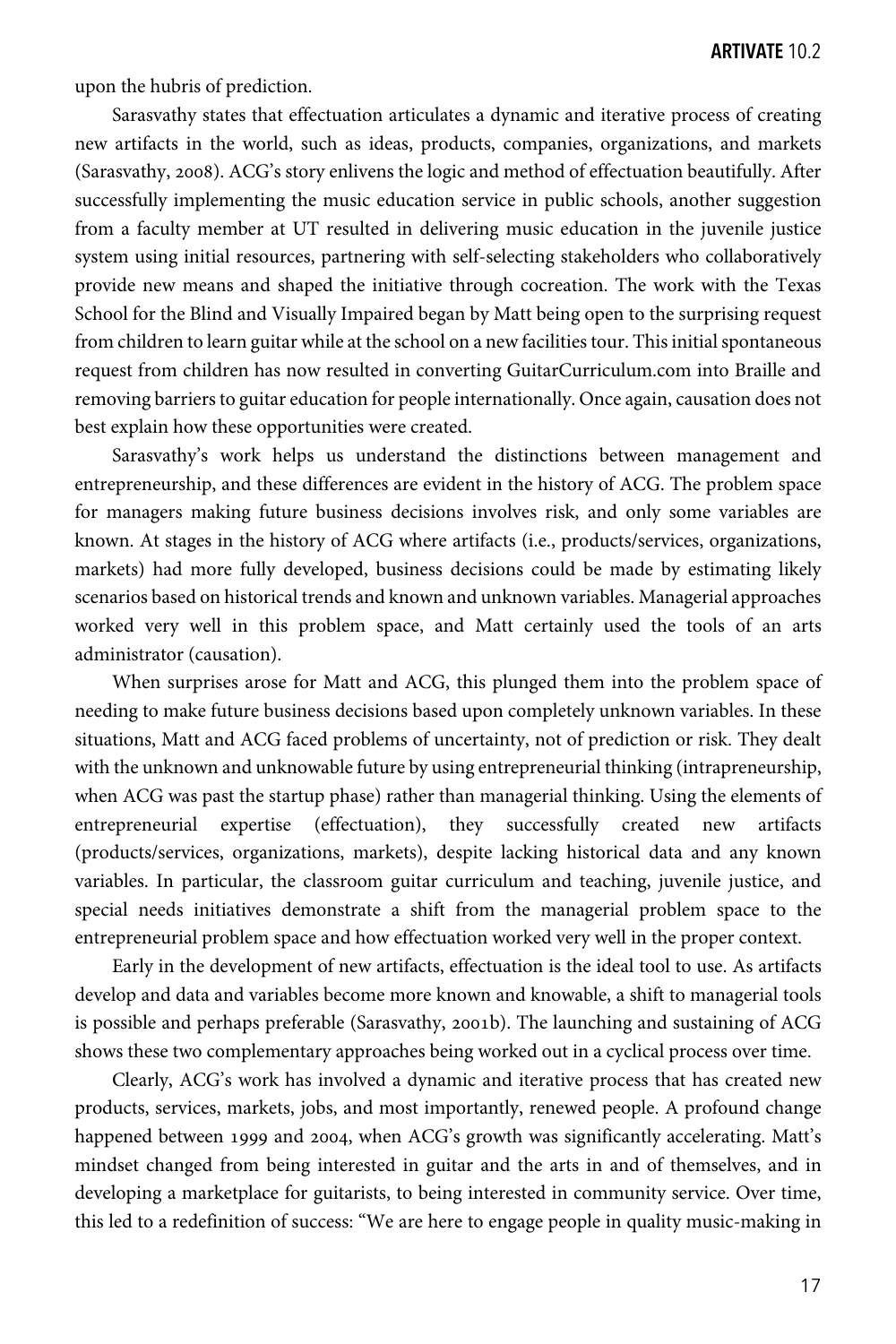an enjoyable way, not to create the next competition winners or get students into college for guitar."

Changing the preconceptions of success formed in music school training is a constant challenge for Matt and ACG. Great artistry is still important, but ACG is fundamentally a community service organization. Where a more traditional music organization might prioritize their largest and most lucrative concerts, the ACG team places equal emphasis upon concerts, performance engagement, direct education services, education systems building, and music and healing. Furthermore, ACG's future vision is community-centered artmaking in all divisions. For ACG the primary operational question has become: "how do we change people's lives for the better? And we don't care if that person is the next Mozart or not."

Effectuation is very much about goal formation, adaptation, and the redefinition of success (imagining possibilities). Within a hierarchy of goals, the effectual entrepreneur remains adaptive to surprise and allows others to influence goals (Read et al., 2017). For example, ACG's mission is "to inspire individuals in the communities we serve through musical experiences of deep personal significance." This is the primary goal, yet there is considerable flexibility in goal formation and adaptation through effectual action within this overarching mission.

By widening the definition of success for classical guitarists and guitar education, ACG is positively impacting thousands of people and has become the leading nonprofit organization dedicated to classical guitar in the United States.<sup>8</sup> Currently, ACG employs 12 full time staff members, 12 contractors (not including performers), has over 100 volunteers and provides educational programs to 60 schools in the Austin area. The story is not finished, and the work of ACG continues to expand as expert effectual actors ask, "Wow, I didn't realize that was something we could do with guitar! If we can do this here, why not somewhere else (what can we do with these means, and what else can we do)?"

# Study Limitations and Suggestions for Future Research

This article shares one empirical example of the logic and method of effectuation theory proving effective in an arts context and demonstrates that effectuation better explains the data from the ACG story than the rival theory of causation. Additional examples would, of course, strengthen the case for effectuation working for arts entrepreneurs. In future articles I will provide additional examples of effectuation proving efficacious in contrasting arts contexts, and I welcome other scholars to join the effort.

The story of Austin Classical Guitar perhaps shows some aspects of the lean startup method and design thinking at work. Although distinct, there seems to be some similarities between and among the concepts of effectual entrepreneurship, the lean startup method, and design thinking. An exploration of the complementary relationships between these methods and how they are worked out in an arts context would perhaps be a worthwhile topic for future research.

<sup>8</sup> Austin Classical Guitar, https://www.austinclassicalguitar.org/about/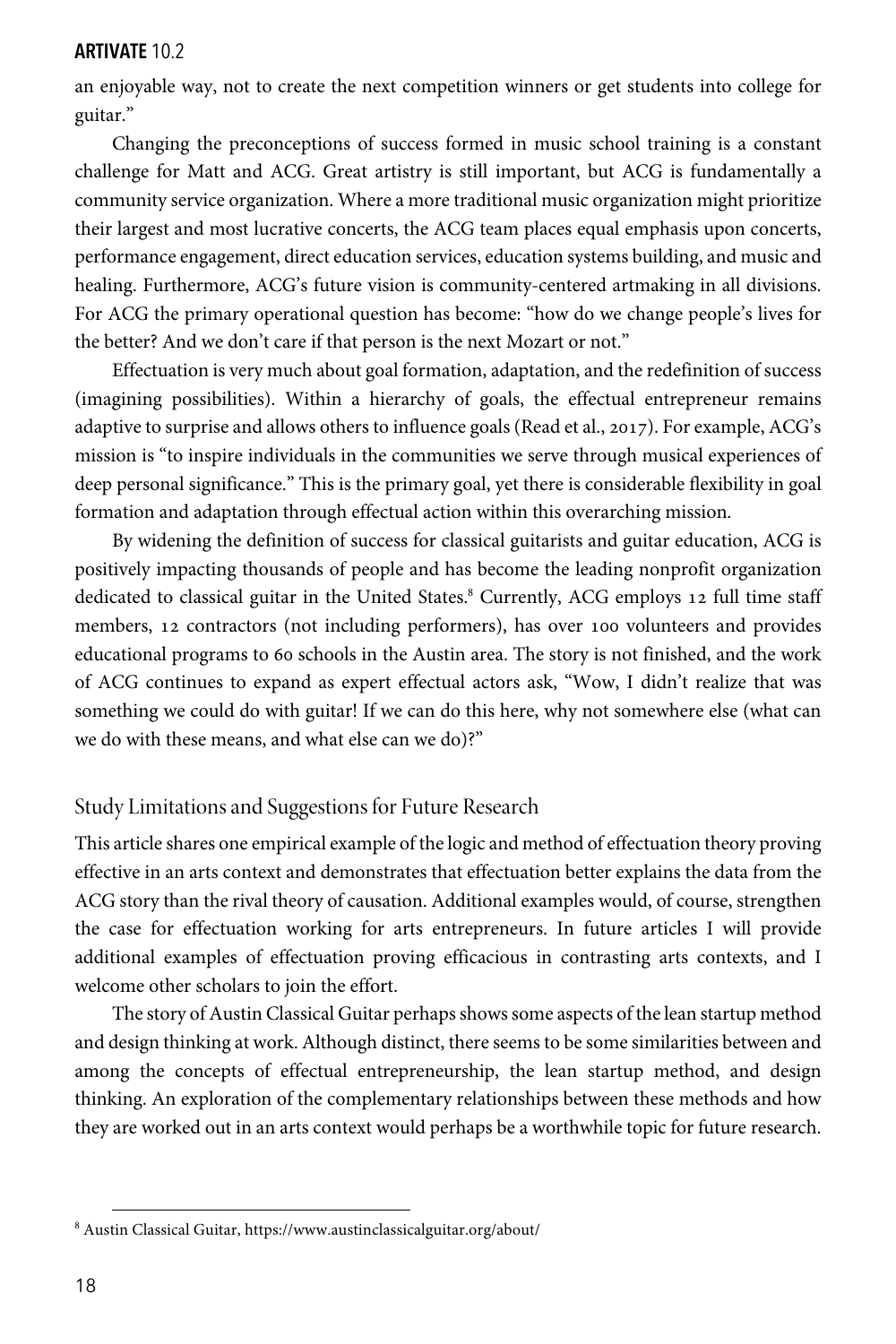# **Conclusion**

Sarasvathy's work provides a common logic and method successful entrepreneurs use to *do* entrepreneurship that can taught in a meaningful way. This article advances Sarasvathy's theory and contributes to arts entrepreneurship theory development by empirically demonstrating effectuation operating successfully within the new context of an arts not-forprofit venture (Fisher & Aguinis, 2017).<sup>9</sup> The story of Austin Classical Guitar provides compelling evidence in support of effectuation as the answer to my research question: How do successful arts entrepreneurs launch and sustain new ventures?

Sarasvathy's logic and method of entrepreneurial expertise is well suited for use in an arts context and can serve as a foundational building block for arts entrepreneurship research, pedagogy, and practice. I encourage my colleagues to consider using effectuation in their work and to join me in building upon this excellent foundation for our field. Our students need a clear and powerful guide for *doing* arts entrepreneurship and dealing with an unknown and unknowable future. Ultimately, our field is an applied discipline focused on training students to take action. By teaching effectuation and building upon it, we can confidently provide our students with a proven method for *doing* arts entrepreneurship and empower them to create successful ventures, careers, and futures.<sup>10</sup>

## *References*

- Ericsson, K. A., Krampe, R. T., & Tesch-Römer, C. (1993). The role of deliberate practice in the acquisition of expert performance. *Psychological Review*, 100(3), 363-406.
- Diaz, J. (2018, June 18). New Web App Teaches Classical Guitar Using Braille. *Texas Standard*. https://www.texasstandard.org/stories/new-webapp-teaches-classical-guitar-usingbraille/?\_ga=2.187175660.599890376.1590157584- 819753963.1586874205.
- Fisher, G. (2012). Effectuation, causation, and bricolage: A behavioral comparison of emerging theories in entrepreneurship research. *Entrepreneurship Theory and Practice*, 36(5), 1019–1051.
- Fisher, G., & Aguinis, H. (2017). Using theory elaboration to make theoretical advancements. *Organizational Research Methods*, 20(3), 438–464.
- Foley, M., & Hart, A. (1992). Expert-novice differences and knowledge elicitation. In R. R. Hoffman (Ed.), *The Psychology of Expertise: Cognitive Research and*

*Empirical AI* (pp. 233–269). Springer-Verlag. Gangi, J. (2017). Towards consensus: Suggested foundational building blocks for arts entrepreneurship research and pedagogy. *Artivate: A Journal of Entrepreneurship in the Arts*, 6(1), 46–62.

Hendrick, D. (2019, October 1). UVA Darden Effectuation Pioneer Receives Global Legacy Impact Award. *Newswise*. https://www.newswise.com/articles/uva-dardeneffectuation-pioneer-receives-global-legacy-impactaward.

Perry, J. T., Chandler, G. N., & Markova, G. (2012). Entrepreneurial effectuation: A review and suggestions for future research. *Entrepreneurship Theory and Practice*, 36(4), 837–861.

Sarasvathy, S. (2015). Response to Arend, Sarooghi, and Burkemper: Cocreating effectual entrepreneurship research. *Academy of Management Review,* 41(3),

<sup>9</sup> "As effectuation research reaches an intermediate state of development, it will become more important to sample subjects who are more representative of the individuals who are in the process of starting businesses, developing not-for-profit organizations, or engaging in other activities where effectuation might apply . . . to move the research to an intermediate phase, it will be necessary to sample a wider variety of individuals:" from Perry et al., (2012).

10The existing textbook, *Effectual Entrepreneurship*, 2nd edition, lacks arts-specific examples. Providing examples in an arts context is an opportunity for our sub-field.

Read, S., Sarasvathy, S., Dew, N., & Wiltbank, R. (2017). *Effectual Entrepreneurship* (2nd ed.). Routledge.